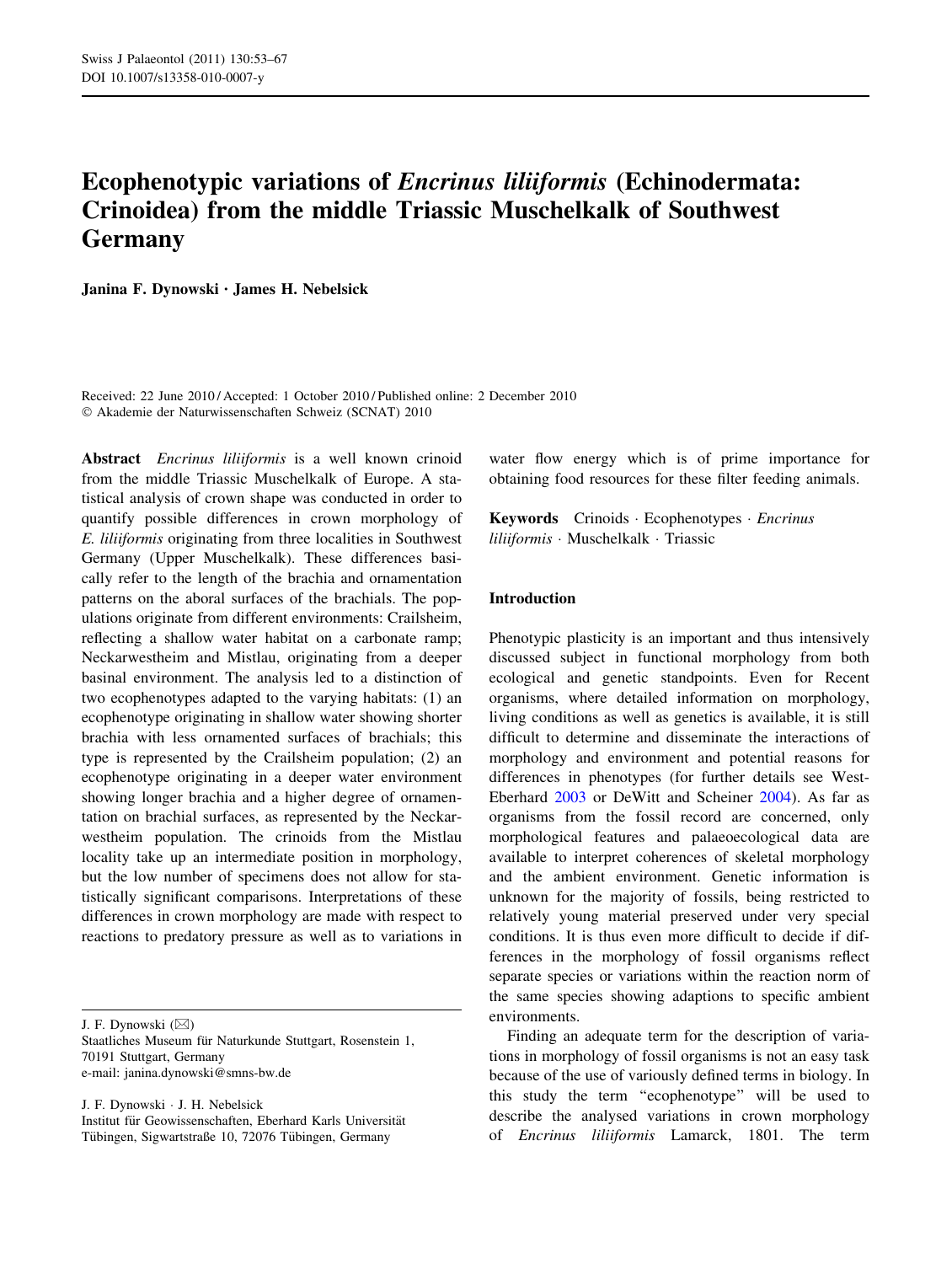''ecophenotype'' is easily confused with other concepts such as, i.e. "alternative phenotypes" or the general used term ''morphotypes'' (West-Eberhard [2003\)](#page-14-0). According to Chauffe and Nichols [\(1995](#page-13-0)) the term ''ecophenotype'' should only be used in the context of ''… non-persistent, inconsistent, non-inheritable, environmentally induced phenotypic modifications. This would include modifications from disease, injury, physical restrictions on growth or to modifications that develop through use …''. In their study on conodonts, Chauffe and Nichols [\(1995\)](#page-13-0) use the term ''envirotypes'' defined as ''…persistent, environmentally induced, potentially inheritable phenotypes that have not been genetically selected for an environment''. This does not seem appropriate for the use in this study because the term envirotype is ''…a description of factors that are exogenous to the organism. The environmental code and the genetic code together affect the phenotype'' (Beckers et al. [2009\)](#page-13-0), but does not describe the phenotype itself. In the present study ''ecophenotype'' denotes a phenotype (visible physical characteristics or behaviours) that is a result of environmental or ecological conditions rather than genetic expression (nurture instead of nature) [\(http://](http://Biology-online.org) [Biology-online.org](http://Biology-online.org)).

Most of the fundamentals of phenotypic plasticity used in functional morphology also apply for ecophenotypic variations. The investigation of ecophenotypes is important for delimiting the morphological range of species variations. Their investigation can also be important for the reconstruction of environmental parameters which control the development and distribution of organisms. These "environmental cues" which induce changes in morphology and behaviour, can include, besides many other parameters, nutrient supply, temperature, light exposure, current regime with flow direction and energy or predation pressure.

Morphological variations of organisms as responses to differences in environment are known from various groups of organisms. The degree of reaction to changes in habitat, which denotes the developmental flexibility (Johnson [1981\)](#page-13-0) is based on the ability of altering body shape during lifetime. Another main factor is the developmental delay, meaning how fast an organism can react to a changing environment (Berrigan and Scheiner [2004](#page-13-0)). Echinoderms can modify their mesodermal, internal skeleton throughout their entire life. The modular build up of the skeleton, consisting of various distinct plates as well as ongoing addition and resorption of material on the plates leads to an extensive ability of the echinoderms to reflect the ambient habitats by ecophenotypic adaptions.

Environmental heterogeneity, which refers to the time period in which the environment itself changes, is also an important factor. It can be divided into two classes, spatial and temporal heterogeneity (Berrigan and Scheiner [2004](#page-13-0)). For fossil material, information on the temporal component of environmental heterogeneity in most cases covers several hundreds of thousands to millions of years; a higher resolution of changes is scarce. Spatial variations can be reconstructed if a wide area of deposition can be tracked and facies can be followed laterally.

Crinoids are known since the early Palaeozoic and were widespread in shallow water habitats till the end of the Permian. During the Triassic, the modern Articulata evolved and radiated, including the non-stalked comatulids, which are common inhabitants of Recent shallow water environments. Stalked crinoids, however, shifted in habitat from former shallow water environments to today's deep water settings during the mid-Mesozoic. This is interpreted in the context of the so called ''Mesozoic Marine Revolution'' when durophagous (shell-crushing) predators like teleosts, stomatopods, or decapod crustaceans radiated (Vermeij [1977;](#page-14-0) Meyer and Macurda [1977](#page-13-0); Harper [2006](#page-13-0)). Evidence on the radiation of crinoids following the end-Permian extinction event in connection to benthic predation is also given by Baumiller et al. [\(2010](#page-13-0)). Stanley ([2008\)](#page-14-0) gives an elaborate summary of the minor role that interspecific competition plays in benthic marine population dynamics compared to the greater influence of predation.

Variations in crown morphologies of E. liliiformis have been known since the nineteenth century and were already described by Beyrich [\(1858](#page-13-0)) and Quenstedt ([1876\)](#page-13-0), who noticed differences in the occurrence and intensity of knob to spine like swellings of the outer brachial surfaces. Hagdorn [\(1986](#page-13-0)) mentions strongly sculptured E. liliiformis specimens as well as crowns which show less sculpturing, but with elongated arms. Encrinus crowns depicted in Hagdorn [\(2004](#page-13-0)) display different ornamentation patterns on the secundibrachials. Besides this, the total arm length seems to be increased in specimens that lived in deeper water habitats. An additional difference in morphology is the inflation of radials, primibrachials and the first secundibrachial, which also seems to be greater in specimens originating from deeper water environments. This inflation of distinct plates is also known from Encrinus aculeatus V. Meyer, 1851, originating from the Lower Muschelkalk beds.

In the present study, three populations of  $E$ . *liliiformis* from the Southwest German Upper Muschelkalk beds, from Crailsheim, from Mistlau and from Neckarwestheim, were chosen to determine and quantify these differences in crown shape of the specimens.

Differences in arm morphology and arm length of Recent crinoids are described, e.g. for Chladocrinus (=Neocrinus) decorus and Endoxocrinus parrae (Messing and Llewellyn [1991](#page-13-0); Oji [1996\)](#page-13-0). These variations have been interpreted as adaptations to fine-scaled differences in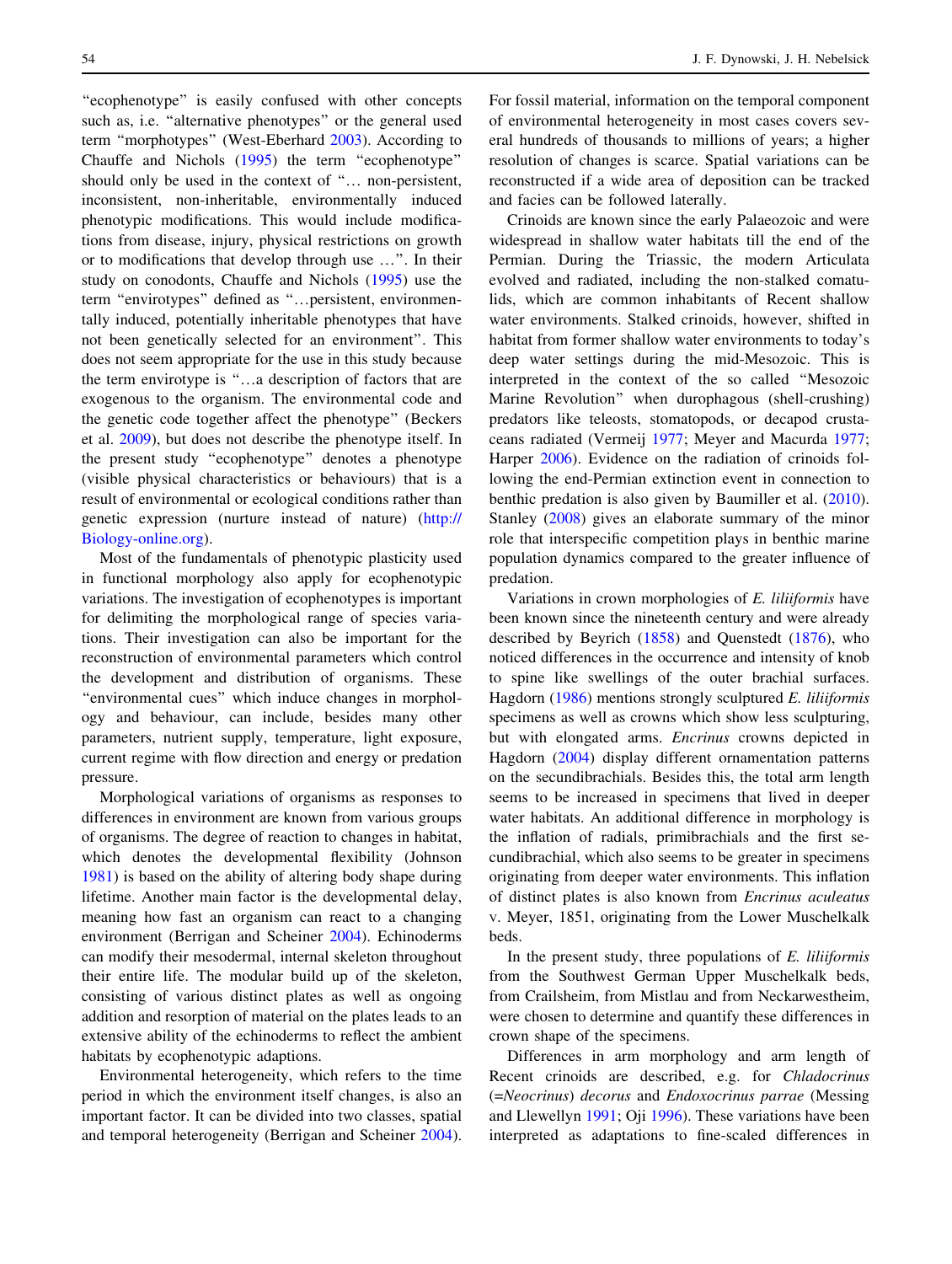topography, flow regime and predation pressure. Variations in the inflation of calyx plates also appear in Palaeozoic crinoids (Signor and Brett [1984;](#page-14-0) Gahn and Kammer [2002](#page-13-0)). Signor and Brett ([1984\)](#page-14-0) interpret this tuberosity and the increase in spine formation of Palaeozoic crinoids as a defensive adaptation to predators. David and Roux ([2000\)](#page-13-0) found different bathymetric ecophenotypes of Endoxocrinus and Diplocrinus from the tropical western Atlantic and Pacific Ocean, which show differences basically in the design of cirri. Gahn and Kammer ([2002\)](#page-13-0) analysed Baryocrinus from the Burlington Limestones (Lower Mississippian), and interpreted the differences in tumidity as primitive (flat) and derived (inflated) conditions.

#### Materials and methods

## Geological setting

During the middle Triassic (244–231 Ma) the supercontinent Pangaea was surrounded by the Panthalassic Ocean and indented by the Tethys. In central Europe, complex tectonic settings caused regional subsidence and a subdivision into several structural highs and grabens (Feist-Burkhardt et al. [2008\)](#page-13-0). During the Anisian, the terrestrial Buntsandstein ultimately changed into the marine conditions of the Muschelkalk (Hagdorn [1991\)](#page-13-0), which lasted from late Bithynian to Fassanian times (Hagdorn and Nitsch [2009\)](#page-13-0).

In the south, the Tethys Ocean was separated from the Central European Basin by the Vindelician–Bohemian Massif (Fig. 1). This led to the different developments of the Germanic and the Alpine Triassic. The Rhenish Massif



Fig. 1 Palaeogeographic reconstruction of the Central European Basin during the Upper Muschelkalk following Hagdorn ([1999\)](#page-13-0) with the position of localities: 1 Neckarwestheim, 2 Crailsheim, 3 Mistlau

and the London–Brabant Massif in the west and Fennoskandia in the northeast formed additional areas of non-deposition. Sea level changes and faunal exchange proceeded through the East Carpathian, the Silesian– Moravian, and the Burgundy Gates (Hagdorn [1991](#page-13-0); Feist-Burkhardt et al. [2008\)](#page-13-0).

The Muschelkalk Group is divided in three subgroups: the Lower, the Middle and the Upper Muschelkalk. The Lower Muschelkalk reflects the changing conditions from terrestrial to marine settings. During this time, dolomites and thinly bedded limestones with intercalated shelly and oolitic beds were the main deposits in the western part of the basin, whereas the eastern part is characterized by open marine conditions. At the beginning of the Illyrian, a regression led to the deposition of the mostly evaporitic sediments of the Middle Muschelkalk. In the deepest part of the basin, thick halite deposits are found, laterally interfingering with sulphate- and dolomite-rich sediments, which formed towards the margins of the Central European Basin. The Upper Muschelkalk beds show fully marine conditions caused by a renewed transgression in late Illyrian times. This section consists of thick greyish limestones deposited both in the deeper parts of the basin as well as in shallower coastal regions (marls and fine clastic sediments) (Hagdorn [1991;](#page-13-0) Feist-Burkhardt et al. [2008](#page-13-0); Hagdorn and Nitsch [2009\)](#page-13-0).

The analysed material originates from the Trochitenkalk Formation (moT according to Hagdorn and Simon [2005](#page-13-0) and Hagdorn and Nitsch [2009](#page-13-0)), which was deposited in south western Germany during late Illyrian times (Hagdorn and Nitsch [2009\)](#page-13-0) in a shallow marine setting and is characterized by thick fossiliferous limestones. Facies composition and denotation of beds differs locally, resulting in a number of regional members. Near Crailsheim, the Crailsheim Member consists of massive crinoidal limestones. In more basinal settings of the Hassmersheim Member, individual crinoidal beds, the "Trochitenbänke", can be distinguished, interbedded with marlstone layers (Hagdorn and Nitsch [2009](#page-13-0)). In the general stratigraphy of Baden-Württemberg, the Trochitenkalk Formation starts with the first limestone bed above the dolomitic marls of the Middle Muschelkalk. The ''Tetractinella-Bank'' which contains the brachiopod Tetractinella trigonella is an important ecostratigraphic marker bed. According to the occurrence of the characteristic columnal ossicles of E. liliiformis ("Trochiten") the "Trochitenbänke  $1-11$ " are additional regional markers. The formation ends with another major marker bed of the Upper Muschelkalk, the ''Spiriferina-Bank'', which is dominated by the brachiopod Punctospirella fragilis (Hagdorn and Nitsch [2009](#page-13-0)).

Crailsheim is situated in the northeast of Baden-Württemberg in Southwest Germany. According to Vollrath [\(1957](#page-14-0)), Aigner [\(1985](#page-13-0)) and Aigner and Bachmann ([1992\)](#page-13-0)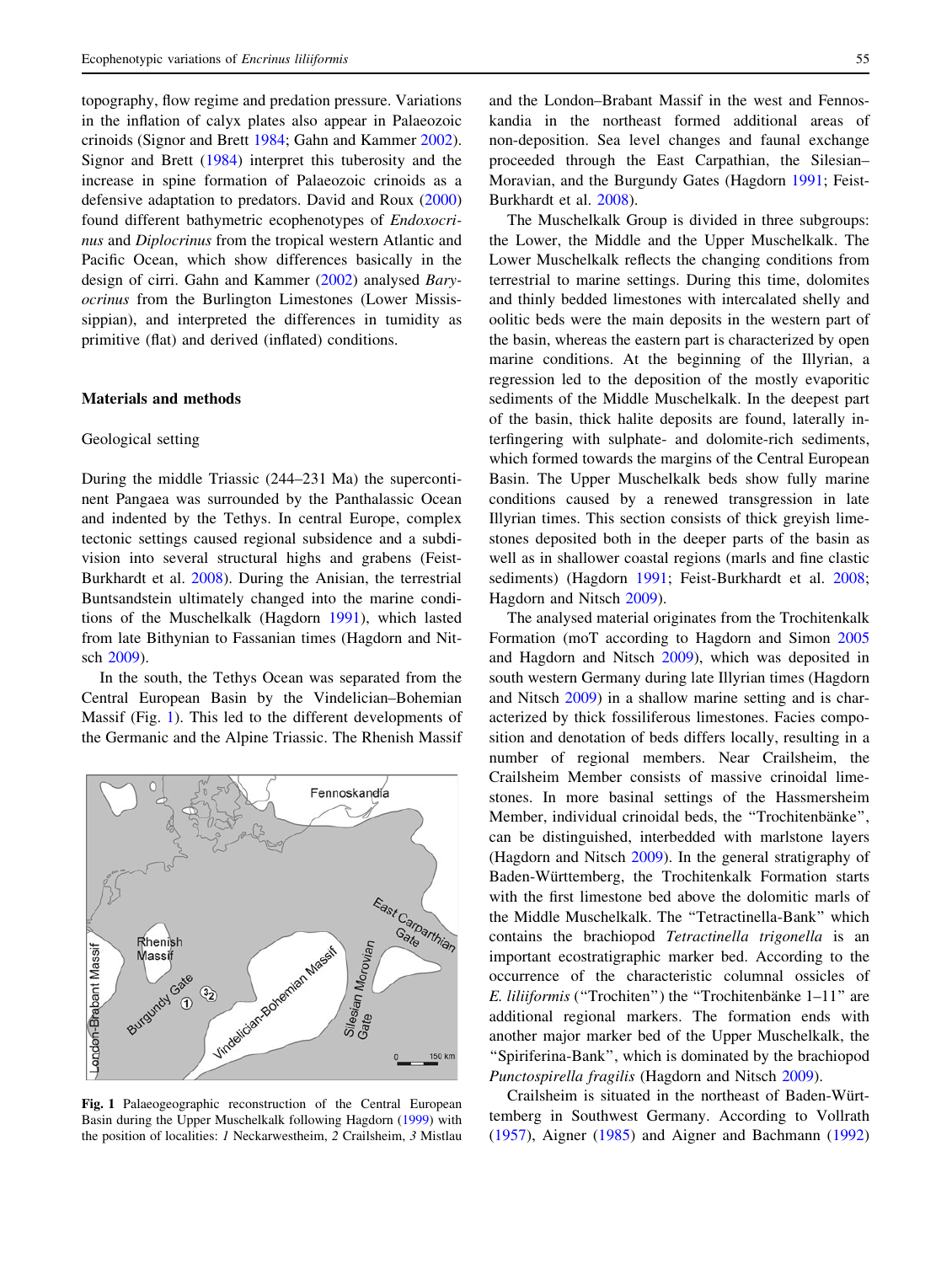<span id="page-3-0"></span>the Upper Muschelkalk sediments found in the area around Crailsheim reflect shallow marine conditions on a gently inclined carbonate ramp. Near Crailsheim, E. liliiformis and terquemiid bivalves formed small bioherms above the storm wave base and even above the fairweather wave base with a diameter of 2–3 m and a thickness of up to 1.8 m (Hagdorn [1978\)](#page-13-0). The Crailsheim Member reaches a thickness of up to 16 m (Hagdorn and Nitsch [2009\)](#page-13-0) and is regionally divided into the "Untere Encrinus-Bänke", "Encrinus-Platten" and "Obere Encrinus-Bänke" (Hagdorn [1978;](#page-13-0) Hagdorn and Ockert [1993](#page-13-0)). The analysed Encrinus crowns are derived from the ''Encrinus-Platten'' and the "Obere Encrinus-Bänke", which are correlated with ''Trochitenba¨nke 3–6'' in the general Muschelkalk marker bed stratigraphy in Baden-Württemberg (atavus- and pulcher-biozones). The four 100 ka-cycles of this interval represent a relatively large time span, such that the

''population'' of Crailsheim in reality encompasses many generations of distinct populations.

Mistlau, only about 7 km NW of Crailsheim, shows sediments deposited in a deeper environment with a higher content of typical clay and marl beds representing the transition from the shallow water Crailsheim Member to the more basinal Hassmersheim Member (Hagdorn and Ockert [1993](#page-13-0)). The Encrinus crowns from Mistlau originate from the ''Encrinus-Platten'', correlated with Mergelschiefer 2 of the Hassmersheim Member.

Neckarwestheim is located near Heilbronn, circa 70 km to the west of Crailsheim. Around the area of Neckarwestheim, E. liliiformis settled on an area of the sea floor within a deeper part of the Central European Basin (Hagdorn [1999\)](#page-13-0). Here, Encrinus formed loose populations attaching to different bivalve shells and carbonate concretions (Linck [1954](#page-13-0)). According to Hagdorn [\(1999](#page-13-0)) the



Fig. 2 Slabs showing part of the Neckarwestheim population, exhibited in the "Erdgeschichtliche Sammlung der Firma Märker in Lauffen a. N.''; rapid burial of the crinoids led to the excellent and rather complete preservation of the organisms; around the area of Neckarwestheim Encrinus liliiformis settled in loose populations in a deeper ramp environment. a Slab SML1001 with six crowns of

Encrinus liliiformis, one specimen almost complete with a total length of 1 m; b slab SML1002 with 21 crowns of Encrinus liliiformis, stalk fragments indicate presence of more than 50 individuals; c detail of a showing the typical absence of arm tips either caused by stressinduced autotomy during rapid burial or by predatory action before burial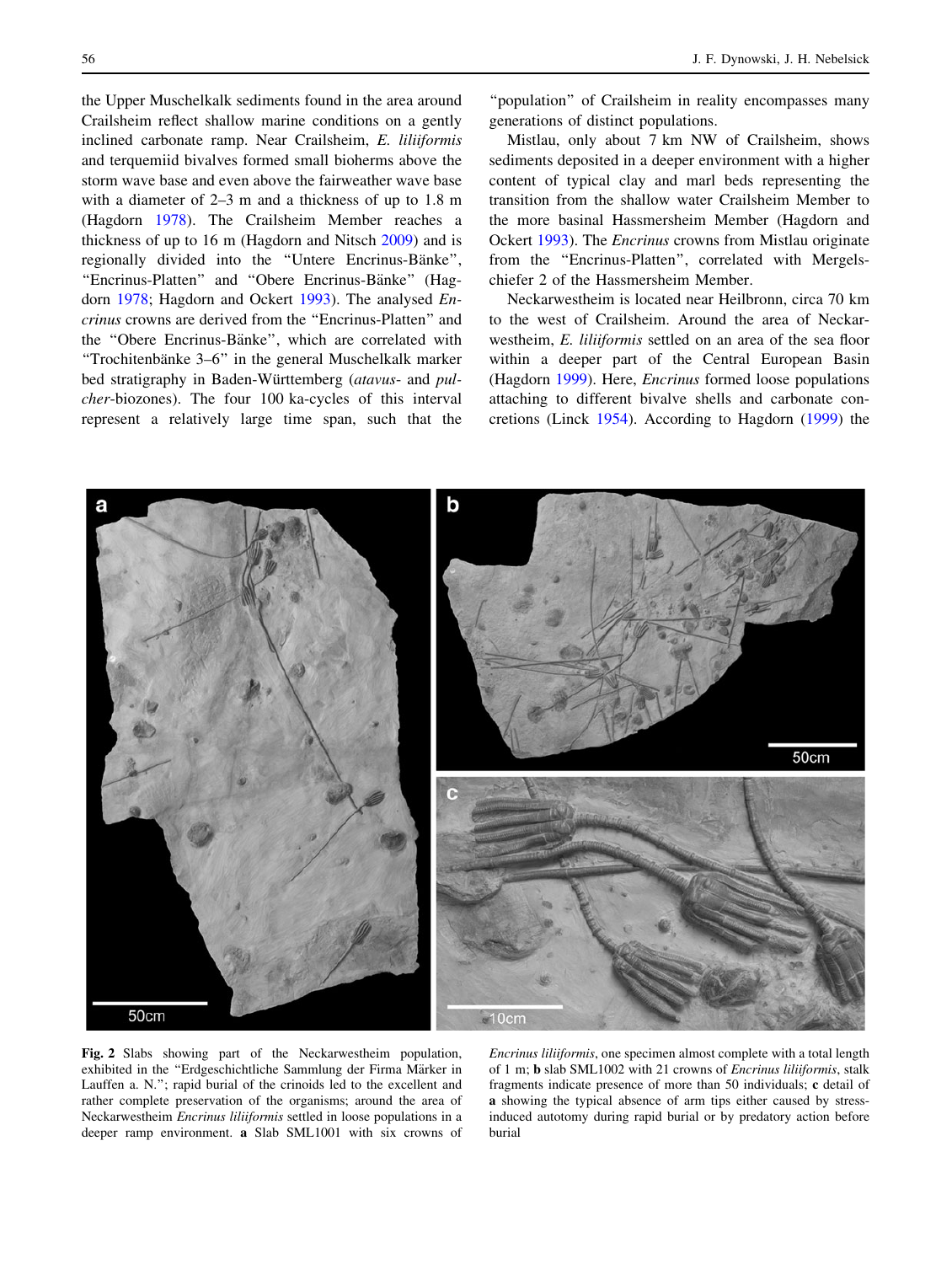Encrinus-populations of Neckarwestheim were situated in a position between wave base and storm wave base. Linck [\(1954](#page-13-0), [1965](#page-13-0)) assumes a water depth of no more than 180 m, based on the presence of symmetric wave ripples. Most of the investigated specimens are found on two slabs exhibited in the ''Erdgeschichtliche Sammlung der Firma Märker in Lauffen a. N." (Fig. [2\)](#page-3-0). The Encrinus bearing layer is "Trochitenbank 6" laterally correlated with the top of the Crailsheim Member (pulcher-biozone). A typical feature of the Neckarwestheim Encrinus specimens is the absence of the upper part of the arms, which may be a consequence of autotomy due to the stress during burial or by predatory action. The *Encrinus* specimens from Neckarwestheim represent a single population and thus their morphology reflects the living conditions of a short time interval.

#### Determination of crown attributes

Morphological features were determined for all appropriately prepared Encrinus crowns in various collections including: Institut für Geowissenschaften, Universität Tübingen (IGPT), Naturhistorisches Museum Heilbronn (NHMH), Staatliches Museum für Naturkunde Stuttgart (SMNS), Erdgeschichtliche Sammlung der Firma Märker in Lauffen a. N. (SML), Muschelkalkmuseum Ingelfingen (MHI) and the Bayerische Staatssammlung für Paläontologie und Geologie München (BSP). For the analysis, only adult individuals were measured, as recognized by the biseriality of brachia. A total of 56 crowns from Crailsheim, 32 from Neckarwestheim and 11 from Mistlau were thus investigated.

A digital calliper with a resolution of 0.01 mm was used to measure the dimensions of the following crown attributes (Fig. 3): crown length (including radials and all



Fig. 3 Plate diagram and measured dimensions of Encrinus crowns: R radial, IBr1 primibrachial one, IBr2 primibrachial two, IIBr1 secundibrachial one, arrows indicate location of measurement of width (horizontal arrows) and height (vertical arrows) of the distinct plates

brachials), brachia length (from primibrachial one to the tip of the arm), calyx diameter (outer diameter of radial circlet), and the width and height of radial  $(R)$ , primibrachial one (IBr1), primibrachial two (IBr2) and secundibrachial 1 (IIBr1) of one radius. The number of brachialia was counted (brachial quantity), differentiating uniserial and biserial IIBrr. Ornamentation intensity (ornamentation intensity) and inflation of RR and IBrr (inflation intensity) could not be measured in a satisfying way. Intensity of ornamentation and inflation were thus classified by dividing each of them into four classes (Fig. [4](#page-5-0) showing examples of the four classes of ornamentation intensity): (1) no, (2) slight, (3) clear, and (4) high. The beginning of the ornamentation (ornamentation onset) was determined by counting the first IIBr, where a clear pattern was recognizable. All attributes with respect to brachials were determined for the longest and most complete arm of each of the specimens.

# **Statistics**

For statistical analysis, the program packages Microsoft Excel 2007 and SPSS 17 were used. Applied statistical methods are: (1) descriptive statistics to analyse composition of populations with regard to the different crown attributes: explorative methods with estimation of arithmetic mean, variance, skewness and kurtosis, frequency with histograms, Gaussian distribution with Shapiro–Wilk test; (2) univariate correlation with comparison of means using the  $t$  test for unrelated data to compare the three populations and decide whether the analysed crowns belong to one population or if a distinction is probable; and (3) bivariate correlation with Pearson's correlation coefficient and Spearman's rank coefficient to determine variation of crown attributes within the distinct populations.

## Results

## Descriptive statistics

The data were first tested for normality using the Shapiro– Wilk test. The results determined the appropriate statistical methods to be used. Normality tests of distribution for all measured attributes show significance values of  $p > 0.05$ following the Shapiro–Wilk test except the width of IIBr1 of the Mistlau population. Thus the data points of Crailsheim as well as those of Mistlau and Neckarwestheim follow a Gaussian distribution. The graphs of the Q–Q plots show a linear relationship between the observed values and the expected values from a normal distribution without a clear deviation. All populations are thus treated as normal distributions.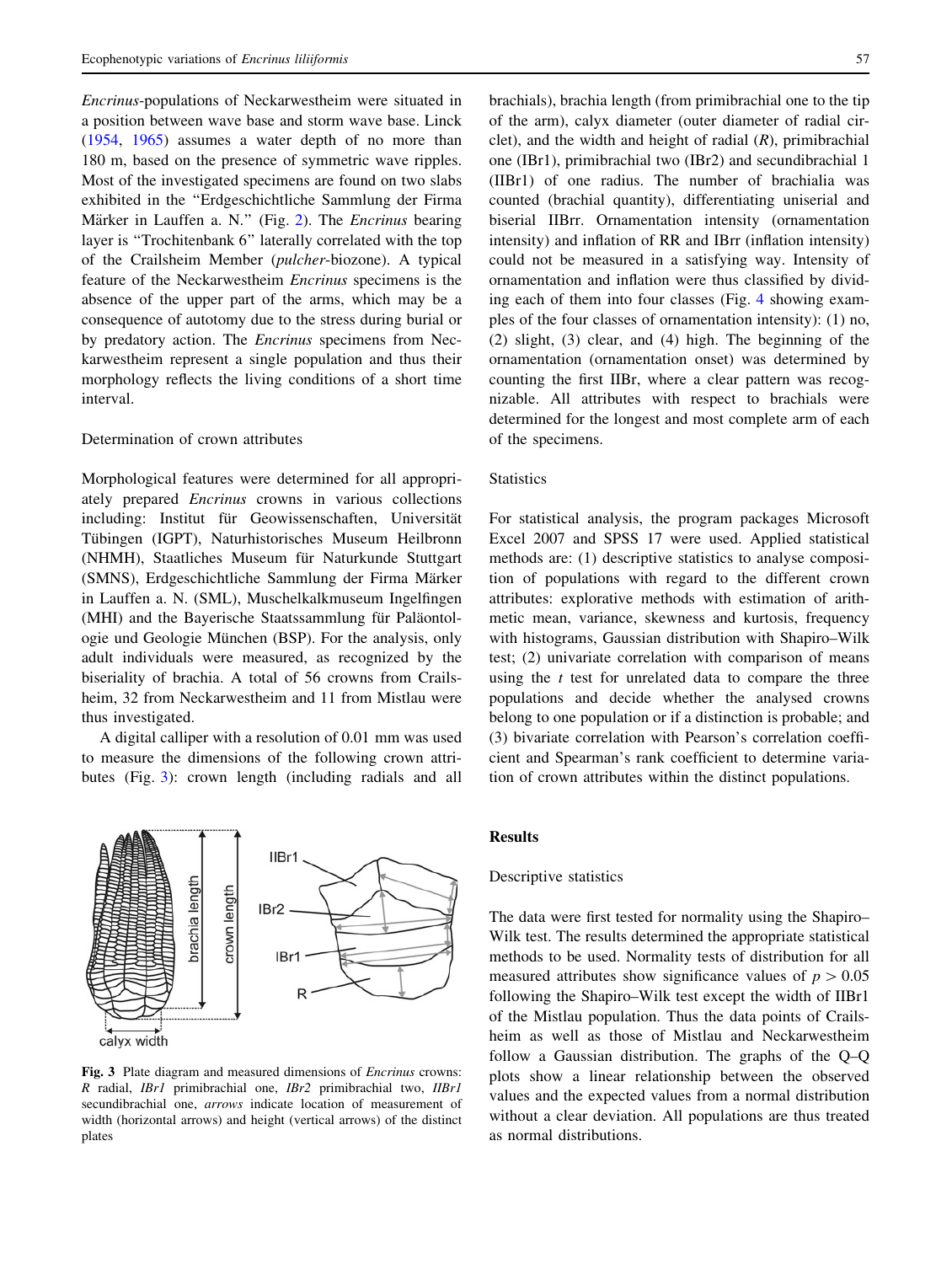<span id="page-5-0"></span>

Fig. 4 *Encrinus liliiformis* crowns showing the four different classes of ornamentation intensity: a (1) no ornamentation (MHI1004, Crailsheim population); b (2) slight ornamentation (MHI1213/2, Crailsheim population); c (3) clear ornamentation (GPIT/3/106/168,

The histograms in Fig. [5](#page-6-0) show graphs of normal distribution for crown length of the Crailsheim (left), the Mistlau (centre) and the Neckarwestheim population (right). The skewness of the normal distribution of crown length shows a slight shift to the left. Incorporating juvenile specimens into the statistics for both populations would increase this trend. The kurtosis for the Crailsheim crown length distribution is leptokurtic (kurtosis  $=$ -0.429), whereas the populations of Mistlau and Neckarwestheim show a platykurtic distribution (kurtosis  $=$ 0.953, respectively 0.151). In general, the Crailsheim and the Neckarwestheim populations show a similar range of crown length with values of 75.78 mm, respectively 78.70 mm. Mistlau has a lower range with a value of 57.80 mm. The smallest of the Crailsheim individuals has a crown length of 34.09 mm, the largest one of 109.87 mm, with a mean of 63.97 mm. Mistlau specimens range from 32.41 mm for crown length to 90.21 mm with a mean

Crailsheim population); d (4) high ornamentation (SMNS 67684, Mistlau population, note the knob-like ornamentation on the outer arm surfaces)

value of 62.10 mm. The Neckarwestheim population ranges from 48.24 to 126.94 mm, with a mean of 80.65 mm. All data values of descriptive statistics for the crown length of analysed Encrinus specimens are shown in Table [1.](#page-6-0)

# Univariate correlation

The comparison of means using the  $t$  test for unrelated data shows a clear difference between the Crailsheim and the Neckarwestheim population in almost all measured and counted attributes (Table [2\)](#page-7-0). Only the values for height of IBr1, IIBr1 and R indicate an equality of means for both populations. The height of IBr2 with a value of  $p = 0.045$  lies very near to the limiting value of 0.05 which determines the equality/inequality of means within a 95% confidence interval. The population from Mistlau is in some attributes very similar to the population of Crailsheim, in others more similar to that of Neckarwestheim. Only the mean values for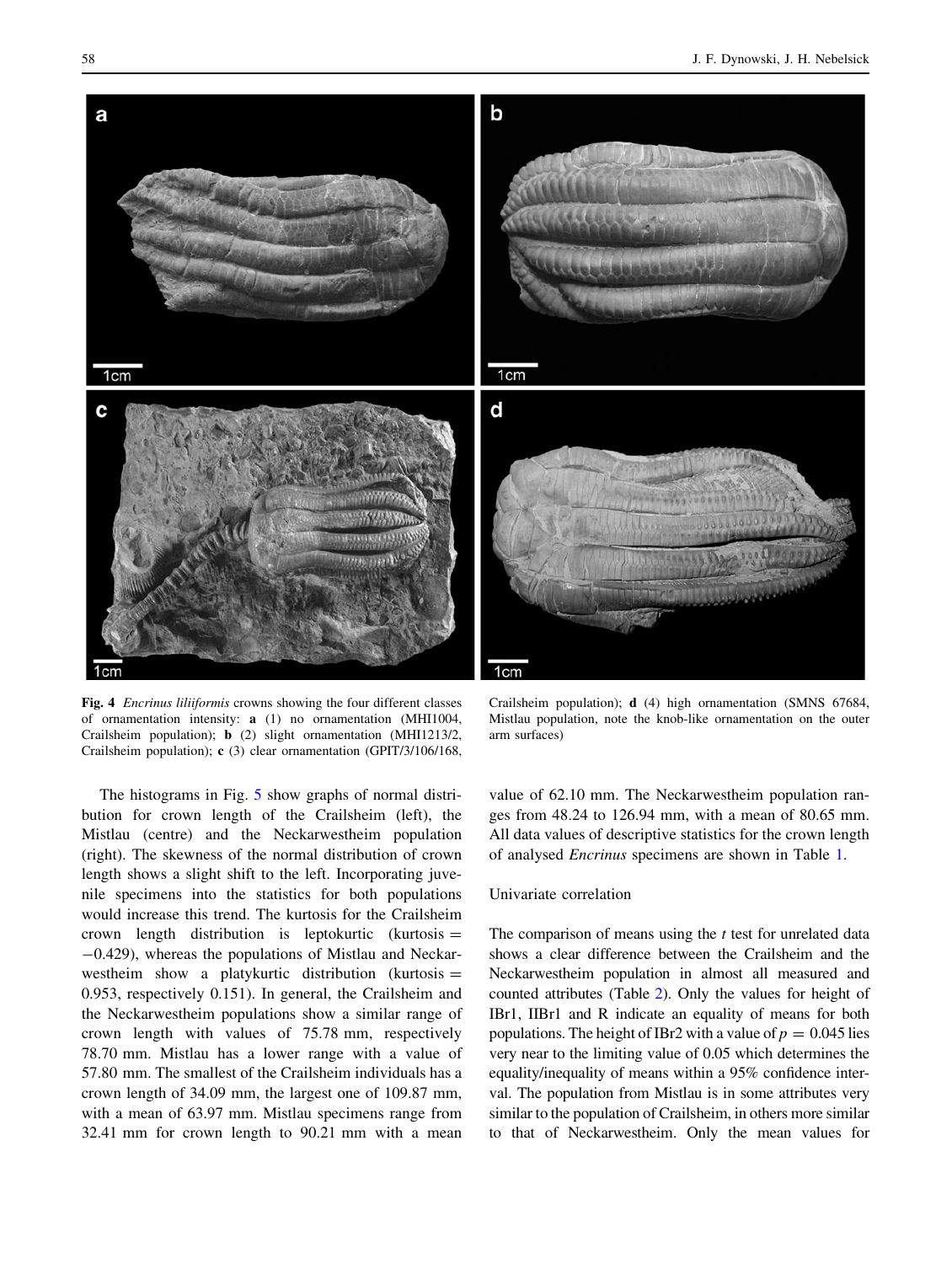

<span id="page-6-0"></span>

Fig. 5 Histograms of normal distributions shown for crown length; all attributes of the three populations are treated as normal distributions in the following statistic analyses

Table 1 Results of descriptive statistics for crown length

|                     | Crailsheim | Mistlau | Neckar-<br>westheim |
|---------------------|------------|---------|---------------------|
| Mean                | 63.97      | 62.10   | 80.65               |
| 95% Conf. int. mean |            |         |                     |
| Lower bound         | 59.00      | 51.91   | 74.07               |
| Upper bound         | 68.94      | 72.29   | 87.23               |
| 5% trimmed mean     | 63.37      | 62.19   | 80.15               |
| Median              | 62.94      | 65.27   | 79.48               |
| Variance            | 331.36     | 230.10  | 333.03              |
| Std. deviation      | 18.20      | 15.17   | 18.25               |
| Minimum             | 34.09      | 32.41   | 48.24               |
| Maximum             | 109.87     | 90.21   | 126.94              |
| Range               | 75.78      | 57.80   | 78.70               |
| Interquartile range | 29.54      | 18.05   | 21.43               |
| <b>Skewness</b>     | 0.32       | $-0.10$ | 0.36                |
| Kurtosis            | -0.43      | 0.95    | 0.15                |

Mean crown length for the Neckarwestheim population with 80.65 mm is much higher than for the Crailsheim (mean length 63.97 mm) and the Mistlau population (mean length 62.10 mm)

ornamentation onset and intensity of ornamentation between the specimens from Crailsheim and Mistlau differ clearly from each other with  $p = 0.007$  and  $p = 0.013$ . The comparison of the Mistlau population with that from Neckarwestheim shows significant differences in mean values of crown length  $(p = 0.004)$ , brachia length  $(p = 0.005)$ , brachial quantity  $(p = 0.023)$  and inflation intensity  $(p = 0.001)$ .

#### Bivariate correlation

To test the different attributes for correlation and thus analyse the variation within the populations, bivariate correlation was determined using the Pearson's correlation coefficient for the measured data and the Spearman's rank coefficient for the classified data. Results are shown in Table [3](#page-8-0). In general, the Neckarwestheim population shows lower values of correlation than the Crailsheim and Mistlau populations.

The width and height of IBr1, IBr2, IIBr1 and R in all populations are correlated within a 99% confidence interval except the width of IBr1 and IIBr1 in the Mistlau population (correlation only within a 95% interval). The width of the distinct plates generally shows higher correlation in all populations than the height, which is a more variable attribute.

Figure [6](#page-10-0) shows the corresponding graphic correlation of brachia length plotted against ornamentation onset (left) and against brachial quantity (right). Brachia length and ornamentation onset for the Crailsheim (with  $R = 0.533$ ) and Neckarwestheim  $(R = 0.539)$  populations show a correlation within the 99% confidence interval, Mistlau  $(R = 0.646)$  within the 95% interval. The trend lines within the graph display the generally higher values of ornamentation onset in the Crailsheim population and the greater increase in the position where ornamentation starts with increasing arm length. The comparison of crown length–brachial quantity-ratio shows almost equal linear equations for the three populations, the correlation coefficient is very high with  $R \ge 0.9$ . The trend line for Neckarwestheim (dotted) shows the greater arm length and higher number of brachials compared to Crailsheim and Mistlau.

The calyx diameter and the respective width of the radial is highly correlated with the width of the first IBr  $(R > 0.9)$ , which directly attaches to the radial. With increasing distance from the radial, the values decrease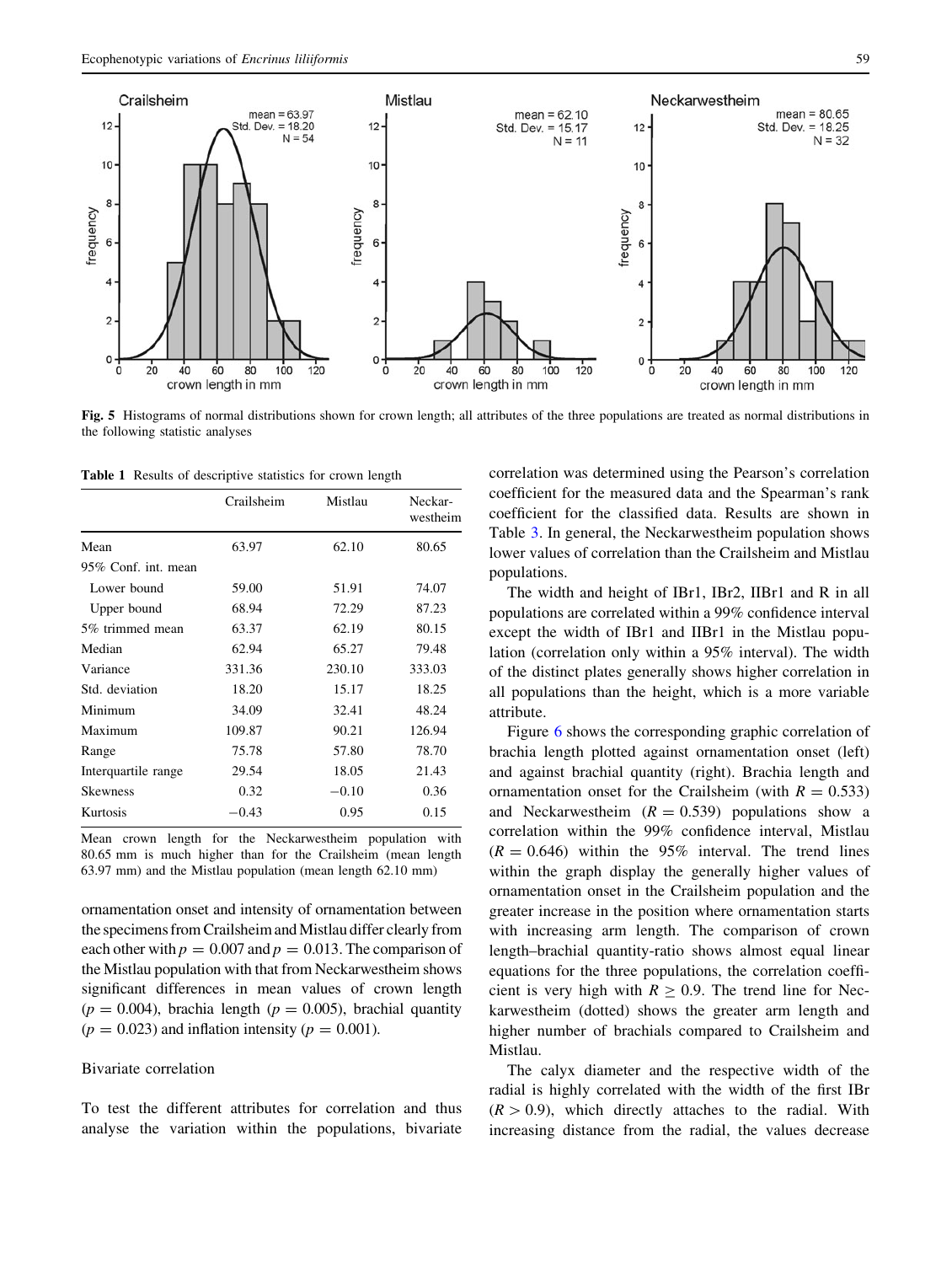<span id="page-7-0"></span>

|  |  |  |  | <b>Table 2</b> Results of univariate correlation showing mean values |  |  |  |
|--|--|--|--|----------------------------------------------------------------------|--|--|--|
|--|--|--|--|----------------------------------------------------------------------|--|--|--|

|                         | Mean values |         |                     | $p$ values             |                            |                               |
|-------------------------|-------------|---------|---------------------|------------------------|----------------------------|-------------------------------|
|                         | Crailsheim  | Mistlau | Neckar-<br>westheim | Crailsheim-<br>Mistlau | Mistlau-<br>Neckarwestheim | Neckarwestheim-<br>Crailsheim |
| Crown length            | 63.97       | 62.10   | 80.65               | 0.751                  | 0.004                      | 0.000                         |
| Brachia length          | 60.93       | 59.28   | 77.21               | 0.775                  | 0.005                      | 0.000                         |
| IBr1 width              | 11.80       | 12.19   | 13.23               | 0.675                  | 0.160                      | 0.008                         |
| IBr1 height             | 3.88        | 3.85    | 4.02                | 0.925                  | 0.592                      | 0.497                         |
| IBr <sub>2</sub> width  | 11.47       | 12.01   | 12.96               | 0.548                  | 0.183                      | 0.005                         |
| IBr2 height             | 4.38        | 4.59    | 4.80                | 0.530                  | 0.499                      | 0.063                         |
| IIBr1 width             | 7.85        | 7.99    | 8.88                | 0.776                  | 0.072                      | 0.006                         |
| IIBr1 height            | 3.41        | 3.46    | 3.65                | 0.847                  | 0.469                      | 0.180                         |
| Calyx diameter          | 19.22       | 19.27   | 21.63               | 0.972                  | 0.094                      | 0.022                         |
| R width                 | 11.31       | 11.84   | 12.90               | 0.562                  | 0.144                      | 0.003                         |
| R height                | 5.48        | 5.58    | 5.97                | 0.843                  | 0.387                      | 0.142                         |
| Ornamentation onset     | 27.04       | 20.36   | 19.53               | 0.003                  | 0.635                      | 0.000                         |
| Brachial quantity       | 68.16       | 65.18   | 81.50               | 0.606                  | 0.023                      | 0.003                         |
| Inflation intensity     | 2.23        | 2.09    | 2.91                | 0.404                  | 0.001                      | 0.000                         |
| Ornamentation intensity | 2.25        | 3.18    | 2.69                | 0.005                  | 0.099                      | 0.000                         |

Difference in values compared to descriptive statistics is related to missing values of attributes that could not be measured in some specimens and were not included into the analysis and  $p$  values of the comparison of means using the  $t$  test for unrelated data. Significant  $p$  values are in bold type

slightly, but remain high. The calyx diameter is also correlated with crown length. The trend lines display a higher increase in calyx diameter with longer arms in the Crailsheim population compared to that of Mistlau and Neckarwestheim.

The results of bivariate correlation using the Spearman's rank coefficient for the classified attributes of ornamentation and inflation intensity show generally low values. Only some values of the Crailsheim population are significantly correlated (cf. Table [3](#page-8-0)). One of these values is the inflation intensity which is positively correlated with the ornamentation intensity in the Crailsheim population. Ornamentation onset and inflation intensity are negatively correlated in the Encrinus crowns originating from Crailsheim.

# Discussion

The measurements and brachia countings of Encrinus liliiformis crowns show slight variations between the populations of Crailsheim, Mistlau and Neckarwestheim. Because of the large difference in the number of analysed crowns from the distinct localities, statistical results should be interpreted carefully. First of all, the low number of Encrinus specimens from the Mistlau population leads to a relatively poor significance of statistical results. Another problem is the preservation of Encrinus crowns from Neckarwestheim, where almost all specimens have lost their arm tips. This causes a decreased number of brachials as well as a lower length of brachia. The results in the fact that only the ratio of brachial number–brachia length can provide information about differences between the populations as far as the arms are concerned.

Despite these shortcomings, trends in the statistical distribution of the three distinct populations can be recognized. In general, the Neckarwestheim specimens have longer crowns (mean crown length  $= 80.65$  mm) compared to the crowns originating from Crailsheim (mean crown length  $= 63.97$  mm) and Mistlau (mean crown length  $= 62.10$  mm), which show a more compact appearance. The absence of crowns smaller than 32 mm refers to the selection of adult specimens, while juvenile individuals were not measured. The absence of Neckarwestheim crowns smaller than 48 mm in contrast to the relative high abundance of Crailsheim crowns in this size range with 13 individuals (Mistlau 1 individual) may be a problem related to the smaller sample size of Neckarwestheim. The interpretation of this distribution as a result of ecological adaption would support the observations of Hagdorn [\(1986](#page-13-0), [2004\)](#page-13-0), where the crowns of Neckarwestheim specimens have greater crown length than those of the Crailsheim population.

The results of univariate analyses using the  $t$  test for unrelated data show a clear difference between the populations of Crailsheim and Neckarwestheim, whereas Mistlau differs from Neckarwestheim regarding crown/brachia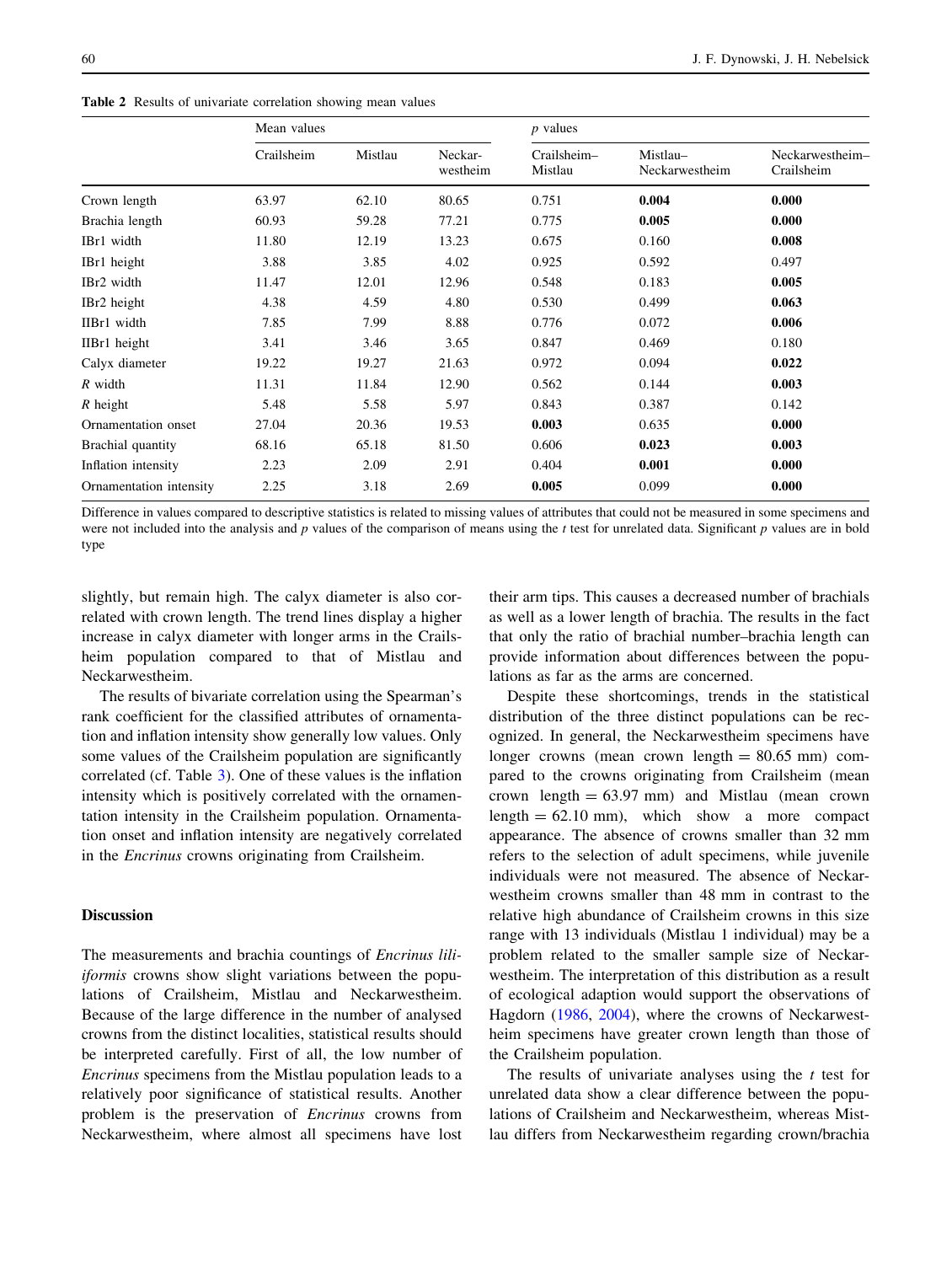<span id="page-8-0"></span>

| Table 3 Results of bivariate correlation following Pearson's correlation coefficient and Spearman's rank coefficient for inflation and ornamentation intensity |                 |                   |                      |                        |                          |                      |               |                        |                   |             |              |                 |                      |                        |
|----------------------------------------------------------------------------------------------------------------------------------------------------------------|-----------------|-------------------|----------------------|------------------------|--------------------------|----------------------|---------------|------------------------|-------------------|-------------|--------------|-----------------|----------------------|------------------------|
|                                                                                                                                                                | Crown<br>length | Brachia<br>length | width<br><b>IBrl</b> | height<br>$_{\rm Br1}$ | width<br>Br <sub>2</sub> | height<br><b>Br2</b> | width<br>IBr1 | height<br><b>IIBrl</b> | diameter<br>Calyx | width<br>Rw | height<br>Rh | Ornam.<br>onset | Brachial<br>quantity | intensity<br>Inflation |
| Brachia length                                                                                                                                                 |                 |                   |                      |                        |                          |                      |               |                        |                   |             |              |                 |                      |                        |
| Crailsheim                                                                                                                                                     | $0.997**$       |                   |                      |                        |                          |                      |               |                        |                   |             |              |                 |                      |                        |
| Mistlau                                                                                                                                                        | $0.998***$      |                   |                      |                        |                          |                      |               |                        |                   |             |              |                 |                      |                        |
| Neckarwestheim                                                                                                                                                 | $0.998**$       |                   |                      |                        |                          |                      |               |                        |                   |             |              |                 |                      |                        |
| IBr1 width                                                                                                                                                     |                 |                   |                      |                        |                          |                      |               |                        |                   |             |              |                 |                      |                        |
| Crailsheim                                                                                                                                                     | $0.924**$       | $0.922**$         |                      |                        |                          |                      |               |                        |                   |             |              |                 |                      |                        |
| Mistlau                                                                                                                                                        | $0.770**$       | $0.755***$        |                      |                        |                          |                      |               |                        |                   |             |              |                 |                      |                        |
| Neckarwestheim                                                                                                                                                 | $0.666**$       | $0.646**$         |                      |                        |                          |                      |               |                        |                   |             |              |                 |                      |                        |
| IBr1 height                                                                                                                                                    |                 |                   |                      |                        |                          |                      |               |                        |                   |             |              |                 |                      |                        |
| Crailsheim                                                                                                                                                     | $0.841**$       | $0.842***$        | $0.881**$            |                        |                          |                      |               |                        |                   |             |              |                 |                      |                        |
| Mistlau                                                                                                                                                        | $0.732*$        | $0.739***$        | $0.656*$             |                        |                          |                      |               |                        |                   |             |              |                 |                      |                        |
| Neckarwestheim                                                                                                                                                 | $0.442*$        | $0.437*$          | $0.504**$            |                        |                          |                      |               |                        |                   |             |              |                 |                      |                        |
| IBr <sub>2</sub> width                                                                                                                                         |                 |                   |                      |                        |                          |                      |               |                        |                   |             |              |                 |                      |                        |
| Crailsheim                                                                                                                                                     | $0.917**$       | $0.919**$         | $0.986**$            | $0.882***$             |                          |                      |               |                        |                   |             |              |                 |                      |                        |
| Mistlau                                                                                                                                                        | $0.745***$      | $0.726*$          | $0.982**$            | $0.668*$               |                          |                      |               |                        |                   |             |              |                 |                      |                        |
| Neckarwestheim                                                                                                                                                 | $0.708**$       | $0.689**$         | $0.981**$            | $0.487***$             |                          |                      |               |                        |                   |             |              |                 |                      |                        |
| IBr2 height                                                                                                                                                    |                 |                   |                      |                        |                          |                      |               |                        |                   |             |              |                 |                      |                        |
| Crailsheim                                                                                                                                                     | $0.821**$       | $0.820**$         | $0.864***$           | $0.819**$              | $0.853***$               |                      |               |                        |                   |             |              |                 |                      |                        |
| Mistlau                                                                                                                                                        | $0.822**$       | $0.816**$         | $0.869**$            | $0.848**$              | $0.883**$                |                      |               |                        |                   |             |              |                 |                      |                        |
| Neckarwestheim                                                                                                                                                 | $0.772**$       | $0.760**$         | $0.692**$            | $0.434*$               | $0.720***$               |                      |               |                        |                   |             |              |                 |                      |                        |
| IBr1 width                                                                                                                                                     |                 |                   |                      |                        |                          |                      |               |                        |                   |             |              |                 |                      |                        |
| Crailsheim                                                                                                                                                     | $0.909**$       | $0.908**$         | $0.960**$            | $0.889**$              | $0.946**$                | $0.873**$            |               |                        |                   |             |              |                 |                      |                        |
| Mistlau                                                                                                                                                        | $0.823**$       | $0.816**$         | $0.884***$           | $0.773**$              | $0.892***$               | $0.890**$            |               |                        |                   |             |              |                 |                      |                        |
| Neckarwestheim                                                                                                                                                 | $0.703**$       | $0.684**$         | $0.901**$            | $0.372*$               | $0.903**$                | $0.751***$           |               |                        |                   |             |              |                 |                      |                        |
| IBr1 height                                                                                                                                                    |                 |                   |                      |                        |                          |                      |               |                        |                   |             |              |                 |                      |                        |
| Crailsheim                                                                                                                                                     | $0.777**$       | $0.765***$        | $0.765***$           | $0.683**$              | $0.736***$               | $0.737***$           | $0.785***$    |                        |                   |             |              |                 |                      |                        |
| Mistlau                                                                                                                                                        | $0.743***$      | $0.720*$          | $0.833**$            | 0.557                  | $0.829**$                | $0.680*$             | $0.731*$      |                        |                   |             |              |                 |                      |                        |
| Neckarwestheim                                                                                                                                                 | $0.681***$      | $0.667***$        | $0.686**$            | $0.397*$               | $0.714**$                | $0.817**$            | $0.768**$     |                        |                   |             |              |                 |                      |                        |
| Calyx diameter                                                                                                                                                 |                 |                   |                      |                        |                          |                      |               |                        |                   |             |              |                 |                      |                        |
| Crailsheim                                                                                                                                                     | $0.899**$       | $0.886**$         | $0.938**$            | $0.825**$              | $0.909**$                | $0.817**$            | $0.914**$     | $0.760***$             |                   |             |              |                 |                      |                        |
| Mistlau                                                                                                                                                        | $0.641*$        | $0.620*$          | $0.955**$            | 0.547                  | $0.959**$                | $0.791**$            | $0.756**$     | $0.862***$             |                   |             |              |                 |                      |                        |
| Neckarwestheim                                                                                                                                                 | $0.596**$       | $0.566***$        | $0.923**$            | $0.505**$              | $0.915***$               | $0.707**$            | $0.875***$    | $0.737***$             |                   |             |              |                 |                      |                        |
|                                                                                                                                                                |                 |                   |                      |                        |                          |                      |               |                        |                   |             |              |                 |                      |                        |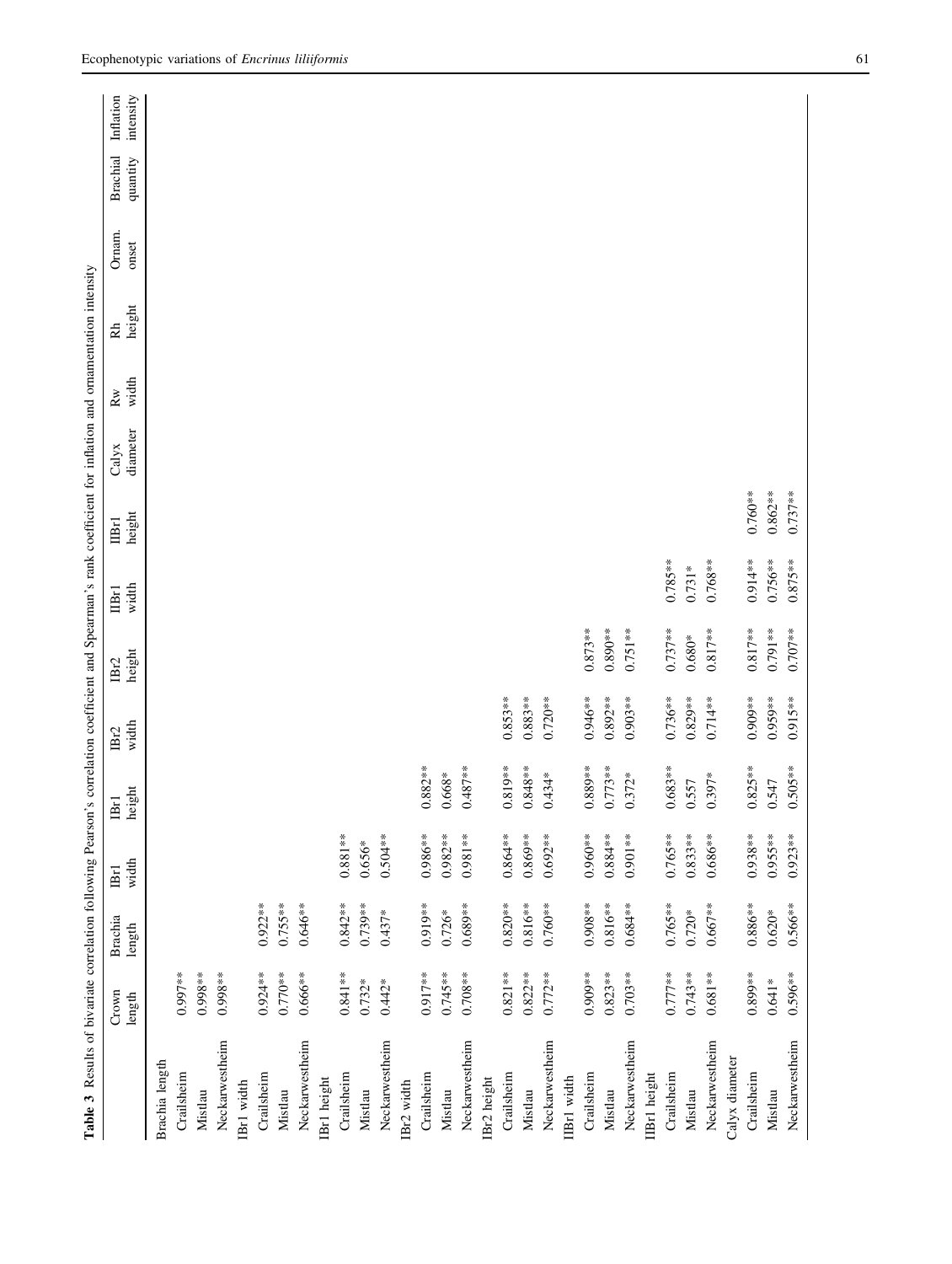| Table 3 continued   |                 |                   |                      |                      |                          |                            |                      |                       |                   |                        |              |                 |                             |                        |
|---------------------|-----------------|-------------------|----------------------|----------------------|--------------------------|----------------------------|----------------------|-----------------------|-------------------|------------------------|--------------|-----------------|-----------------------------|------------------------|
|                     | Crown<br>length | Brachia<br>length | width<br><b>IBrl</b> | height<br><b>Brl</b> | width<br>Br <sub>2</sub> | height<br>IBr <sub>2</sub> | width<br><b>IBrl</b> | height<br><b>IBrl</b> | diameter<br>Calyx | width<br>$\tilde{R}$ w | height<br>Rh | Ornam.<br>onset | <b>Brachial</b><br>quantity | Inflation<br>intensity |
| R width             |                 |                   |                      |                      |                          |                            |                      |                       |                   |                        |              |                 |                             |                        |
| Crailsheim          | $0.912***$      | $0.907***$        | $0.977***$           | $0.843**$            | $0.962**$                | $0.808^{**}$               | $0.941**$            | $0.760**$             | $0.949***$        |                        |              |                 |                             |                        |
| Mistlau             | 0.663*          | $0.642*$          | $0.973**$            | 0.584                | $0.975**$                | $0.810***$                 | $0.802**$            | $0.815***$            | $0.984***$        |                        |              |                 |                             |                        |
| Neckarwestheim      | $0.689**$       | $0.668**$         | $0.924**$            | 413*<br>$\circ$      | $0.922***$               | $0.711**$                  | $0.946**$            | $0.729***$            | $0.922**$         |                        |              |                 |                             |                        |
| R height            |                 |                   |                      |                      |                          |                            |                      |                       |                   |                        |              |                 |                             |                        |
| Crailsheim          | $0.803**$       | $0.801***$        | $0.828**$            | $0.774**$            | $0.812***$               | $0.743***$                 | $0.826**$            | $0.640**$             | $0.812***$        | $0.821***$             |              |                 |                             |                        |
| Mistlau             | $0.754**$       | $0.728*$          | $0.912***$           | 0.598                | $0.918***$               | $0.871***$                 | $0.737**$            | $0.769**$             | $0.913**$         | $0.919**$              |              |                 |                             |                        |
| Neckarwestheim      | 0.295           | 0.276             | $0.597**$            | 0.191                | $0.594***$               | $0.451***$                 | $0.625**$            | $0.577**$             | $0.677***$        | $0.649**$              |              |                 |                             |                        |
| Ornamentation onset |                 |                   |                      |                      |                          |                            |                      |                       |                   |                        |              |                 |                             |                        |
| Crailsheim          | $0.566**$       | $0.533***$        | $0.593***$           | $0.494**$            | $0.588***$               | $0.427***$                 | $0.612***$           | $0.389**$             | $0.552***$        | $0.634***$             | $0.607**$    |                 |                             |                        |
| Mistlau             | $0.661*$        | $0.646*$          | 0.371                | .487<br>$\circ$      | 0.411                    | $0.628*$                   | 0.422                | 0.544                 | 0.385             | 0.327                  | 0.583        |                 |                             |                        |
| Neckarwestheim      | $0.546**$       | $0.539**$         | $0.493**$            | 211<br>$\circ$       | $0.530***$               | $0.448*$                   | $0.516**$            | $0.575**$             | $0.525**$         | $0.524***$             | $0.552***$   |                 |                             |                        |
| Brachial quantity   |                 |                   |                      |                      |                          |                            |                      |                       |                   |                        |              |                 |                             |                        |
| Crailsheim          | 0.941 **        | $0.936**$         | $0.847***$           | $0.724***$           | $0.844**$                | $0.736***$                 | $0.840**$            | $0.728**$             | $0.813***$        | $0.839***$             | $0.774***$   | $0.529**$       |                             |                        |
| Mistlau             | $0.923**$       | $0.925**$         | $0.768**$            | $0.638*$             | $0.713*$                 | $0.786***$                 | $0.726*$             | $0.763**$             | $0.677*$          | $0.663*$               | $0.766***$   | $0.709*$        |                             |                        |
| Neckarwestheim      | $0.889**$       | $0.900**$         | $0.492***$           | 0.264                | $0.525***$               | $0.542**$                  | $0.487***$           | $0.434*$              | $0.364*$          | $0.503**$              | 0.019        | $0.438*$        |                             |                        |
| Inflation intensity |                 |                   |                      |                      |                          |                            |                      |                       |                   |                        |              |                 |                             |                        |
| Crailsheim          | $-0.306$        | $-0.313$          | $-0.359***$          | $-0.339$             | $-0.360***$              | $-0.235$                   | $-0.315*$            | $-0.103$              | $-0.274$          | $-0.304$               | $-0.289*$    | $-0.369***$     | $-0.261$                    |                        |
| Mistlau             | 0.238           | 0.348             | $-0.052$             | $-0.267$             | $-0.162$                 | $-0.099$                   | 0.064                | 0.186                 | $-0.157$          | $-0.110$               | $-0.017$     | 0.070           | 0.178                       |                        |
| Neckarwestheim      | $-0.152$        | $-0.152$          | $-0.224$             | 258<br>$\circ$       | $-0.232$                 | $-0.078$                   | $-0.228$             | $-0.249$              | $-0.130$          | $-0.214$               | $-0.219$     | $-0.211$        | $-0.200$                    |                        |
| Ornam. intensity    |                 |                   |                      |                      |                          |                            |                      |                       |                   |                        |              |                 |                             |                        |
| Crailsheim          | $-0.103$        | $-0.098$          | $-0.076$             | $-0.182$             | $-0.097$                 | $-0.069$                   | $-0.038$             | $-0.051$              | $-0.119$          | $-0.081$               | $-0.088$     | $-0.259$        | 0.011                       | $0.414**$              |
| Mistlau             | $-0.292$        | $-0.224$          | $-0.311$             | $-0.428$             | $-0.457$                 | $-0.545$                   | $-0.243$             | $-0.165$              | $-0.438$          | $-0.457$               | $-0.541$     | $-0.627*$       | $-0.283$                    | 0.596                  |
| Neckarwestheim      | 0.037           | 0.029             | $-0.029$             | $-0.088$             | $-0.022$                 | $-0.190$                   | $-0.018$             | $-0.190$              | 0.123             | 0.091                  | $-0.055$     | 0.007           | $-0.026$                    | 0.310                  |
| * $p = 0.05$        |                 |                   |                      |                      |                          |                            |                      |                       |                   |                        |              |                 |                             |                        |
| 10.01               |                 |                   |                      |                      |                          |                            |                      |                       |                   |                        |              |                 |                             |                        |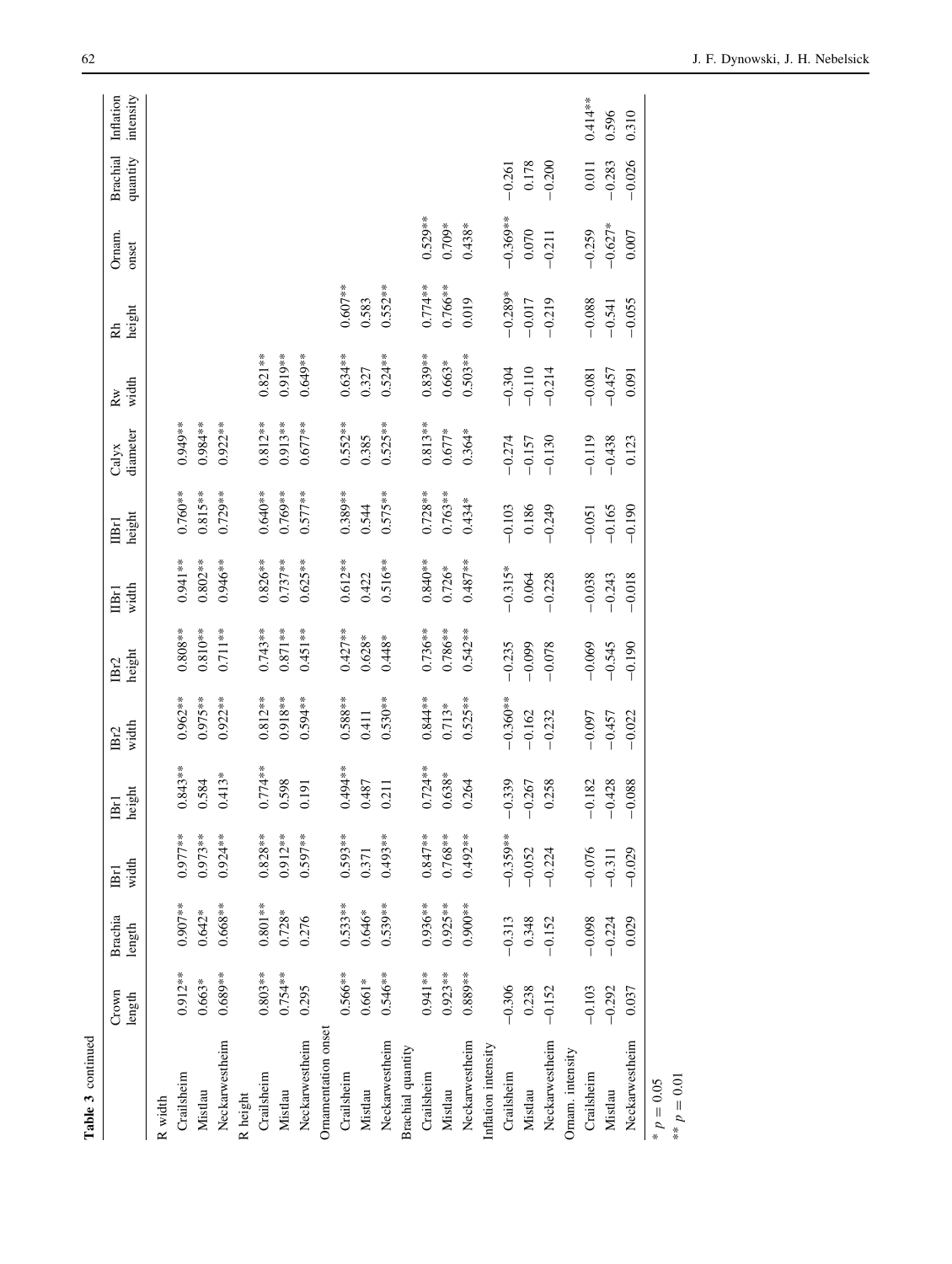<span id="page-10-0"></span>

160  $\diamond$  Crailsheim<br>y = 0,9524x + 12,13  $R = 0.936$ 140  $\bullet$  Mistlau  $= 0.8206x + 18.573$  $R = 0.925$ 120 + Neckarwestheim<br>y = 1,0625x + 1,4655  $R = 0,900$ 100 brachial quantity 80 60 40 20  $\circ \frac{1}{6}$  $20$  $40$  $60$  $80$  $100$  $120$ 140 brachia length [mm]

Fig. 6 Graphs showing correlation of brachia length and ornamentation onset (left) with higher values for the Crailsheim population compared to Mistlau and Neckarwestheim; and brachia length plotted

against brachial quantity (right) displaying a clear and similar linear relationship for all three populations

length, brachial quantity and inflation intensity and from Crailsheim in ornamentation onset and intensity. A systematic interpretation leads to the assumption that all specimens of the three localities belong to  $E$ . *liliiformis* without a further distinction of (sub-) species. Even if the crowns originating from Crailsheim and Neckarwestheim differ clearly, the similarity of both populations to that of Mistlau indicates that all analysed specimens belong to one species. The difference in crown length and ornamentation pattern thus represents an ecophenotypic variation of the same species possibly reflecting adaptations to varying habitats.

Bivariate analysis using the Pearson's correlation coefficient confirms the results of descriptive and univariate analyses. In general, the Mistlau population has more values that show significant linear correlation only within a 95% confidence interval compared to Crailsheim and Neckarwestheim, where, in most cases, the corresponding values lie within the 99% interval. This is related to the small sample size of the Mistlau population. The comparison of crown length–brachial quantity-ratio shows almost equal linear equations for all three populations, indicating that the higher values of crown length in Neckarwestheim specimens originate in an increase of brachial number rather than an increase in thickness of the already existing brachials. The correlation values and the trend lines of height and width of the distinct plates indicate that brachials and radials are more clearly determined with respect to size changes in the Neckarwestheim specimens than in the Crailsheim ones. This may reflect the generally higher variation in habitat in the Crailsheim region, where the Encrinus specimens originate from a wider stratigraphic interval and thus are derived from several distinct populations in contrast to the Neckarwestheim material that represents a shorter time interval and a corresponding lower number of E. liliiformis populations.

The linear correlation of crown length and calyx diameter is high for all populations. The trend line indicates that with increasing crown length, the diameter of the radial circlet increases less in the Neckarwestheim population compared to that of Crailsheim, which supports the more compact appearance of Crailsheim crowns. The elongation of brachia in Neckarwestheim E. liliiformis specimens, interpreted as an ecological adaption, increases the efficiency in food collection with a filtration fan in a deeper basinal environment, where flow energy and nutrient supply may be lower than in a more coastal region like Crailsheim reflected during the middle Triassic.

Beyrich ([1858\)](#page-13-0) as well as Quenstedt ([1876\)](#page-13-0) already noticed two different morphologies concerning the tumidity of distinct plates and ornamentation on brachial surfaces in E. liliiformis. Beyrich [\(1858](#page-13-0)) proposed to establish a new species for the ornamented crowns; Quenstedt ([1876\)](#page-13-0) regarded this form as being a different morphotype of the same species. Both authors compared the southern German material to crowns found in Upper Silesia belonging to Encrinus aculeatus. This species shows tumid R and IBr and almost spine like surfaces on the brachia. In contrast to E. liliiformis, however, the basalia overlap the radialia in E. aculeatus and can be seen in lateral view (Quenstedt [1876](#page-13-0)). In addition, E. aculeatus has cirri on its column (Bielert and Bielert [2000\)](#page-13-0), which are absent in E. liliiformis. The function of the tumidity or the relation to similar morphology of E. liliiformis was, however, not discussed.

Messing and Llewellyn [\(1991](#page-13-0)) observed distributional, morphological and postural differences in populations of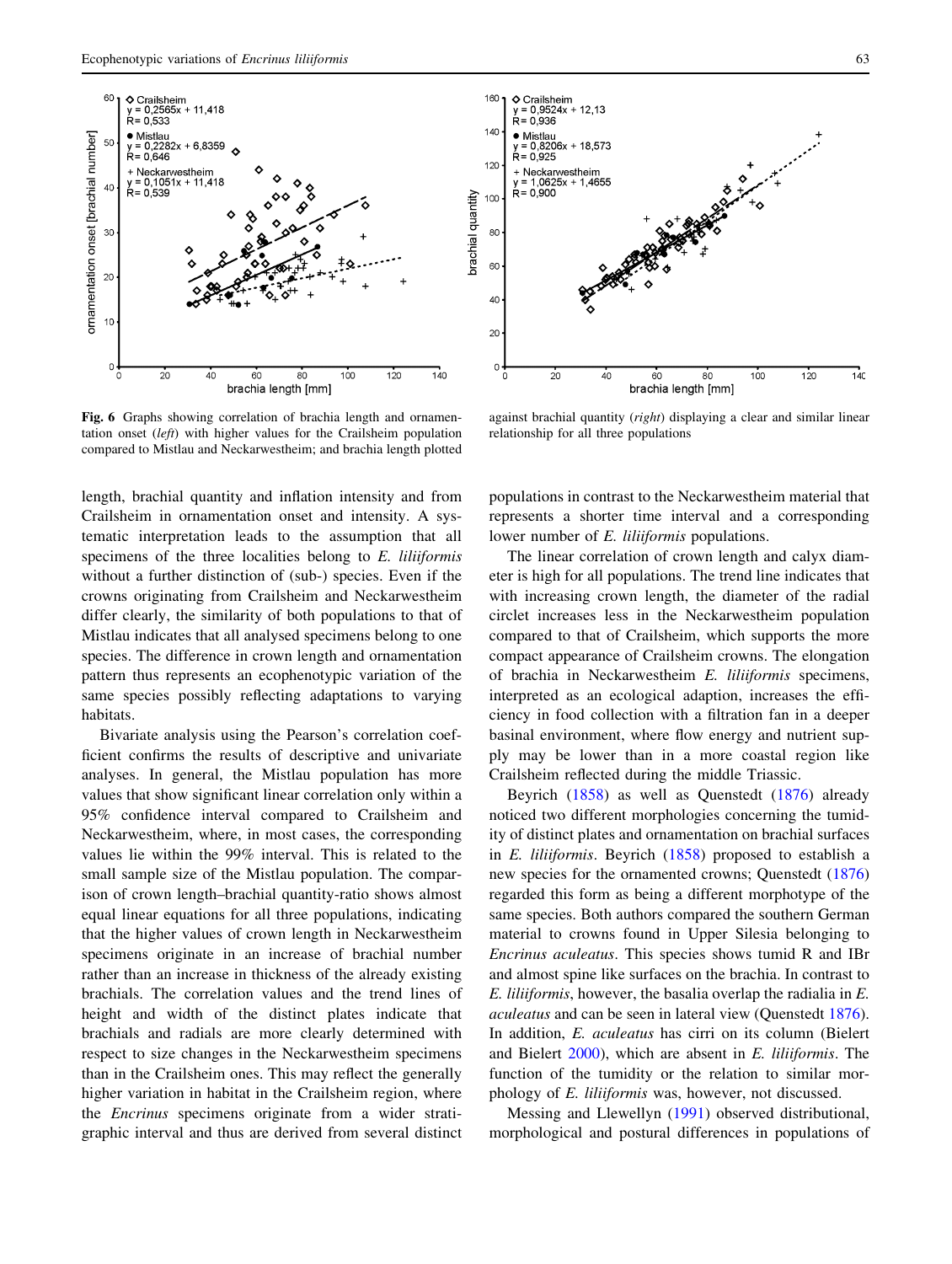the recent stalked isocrinids Chladocrinus (=Neocrinus) decorus and Endoxocrinus parrae. These heterogeneities are suggested to reflect fine-scale variations of topography and flow regime. Messing ([1994\)](#page-13-0) observed comasteroid crinoids with shorter arms in shallow water habitats and interpreted this feature as a response to flow energy gradients. Even if stalkless crinoids differ in their feeding behaviour by having the ability of changing their feeding place, morphological reaction to flow energy is likely to be similar. Messing et al. ([1999\)](#page-13-0) were able to differentiate four different morphs of the genus *Endox*ocrinus, which may represent different species and reflect differential selective pressure to adapt to the distinct environments. David and Roux [\(2000](#page-13-0)) conducted a detailed biometric study of Endoxocrinus and Diplocrinus from the western Atlantic and the Pacific Ocean and found ecophenotypes probably controlled by water flow characteristics. They divided the examined specimens into six empirical morphotypes: four differing in the design of the cirri, one in arm branching pattern and one in the appearance of arms.

Another reason for an increase in arm length in deeper water habitats might be decreased predation intensity (Oji [1996\)](#page-13-0). Though the probability of an attack is proportional to the length of the arm (Oji and Okamoto [1994\)](#page-13-0), the elongation of arms in deeper waters for the benefit of obtaining more particles out of the current is greater than the risk of being attacked by predators. Shorter arms provide less contact surface for predators and are therefore beneficial in shallower waters with higher predation pressure.

The ornamentation differs in its point of origin. Crailsheim, Mistlau and Neckarwestheim specimens show a steady increase in the position of the first IIBr, where ornamentation starts with increasing crown length, but within the populations the starting point is relatively variable. The onset of ornamentation in the Crailsheim population averages at the 27th IIBr, in the Neckarwestheim and the Mistlau population at the 20th IIBr. The ratio of brachia length and ornamentation onset number of IIBr shows only a very low correlation. Trend lines for Crailsheim and Mistlau increase at a steeper rate than the trend line for Neckarwestheim, indicating a greater variability through life than the Neckarwestheim specimens show. The crowns originating from the deeper water habitat around Mistlau and Neckarwestheim have a higher degree of ornamentation leading to more robust arms that may reflect a defence strategy. Signor and Brett [\(1984](#page-14-0)) described the development of defensive structures in different groups of Palaeozoic organisms including stalked crinoids. They found a clear increase in the spinosity beginning in the Silurian, which is coeval with a Mid-Palaeozoic radiation of durophageous predators.

Oji ([1996\)](#page-13-0) observed two different phenotypes in Recent Endoxocrinus parrae while analysing predation intensity with respect to water depth. In previous studies, these phenotypes were divided into two distinct species, but Oji [\(1996](#page-13-0)) regarded them as belonging to the same species. The phenotype living in shallower water shows a smooth dorsal surface on the arms, the phenotype originating in deeper water is characterized by a serrate dorsal surface of the arms. Oji ([1996\)](#page-13-0) confirmed the general assumption that in shallower water, predation pressure is greater than in deeper water habitats by determining the regeneration rate of brachia in populations coming from different depths. Oji ([1996\)](#page-13-0) analysed a population originating from 150 m down to 750 m depth. The smooth phenotype was found in the whole depth range whereas the serrate phenotype occurred in depths from 400 to 750 m. The functionality of the two different phenotypes is, however, not discussed. The values for water depth of the previously mentioned study on Recent populations are much greater than that assumed for the German Muschelkalk. The locality of Neckarwestheim is presumed to represent a maximum water depth of 180 m (Linck [1954](#page-13-0)). This difference in distribution may indicate the shift of stalked crinoids from shallow to deep water environments initiated by the Mesozoic Marine Revolution (Vermeij [1977](#page-14-0); Meyer and Macurda [1977;](#page-13-0) Baumiller et al. [2010](#page-13-0)). In contrast to the Recent E. parrae, E. liliiformis also shows ornamentation in shallow water habitats. An Encrinus crown depicted in Hagdorn ([2004\)](#page-13-0) has a smooth surface of brachia and calyx, but during the present study, only one such specimen without any ornamentation pattern was found in the collections.

Baumiller et al. [\(1999](#page-13-0)) observed predator–prey interactions between cidaroids and crinoids in Recent populations off the coast of Florida suggesting ecological and evolutionary implications such as escape strategies of crinoids against slow moving predators. Stalk shedding of isocrinids is one possible strategy among others. Baumiller and Gahn [\(2004](#page-13-0)) analysed predator-driven evolution in Palaeozoic crinoids by determining the frequency of arm regeneration and showed an increase in arm regeneration suggesting a higher frequency of nonlethal attacks by predators. Antipredatory morphologies became more common with the diversification of shellcrushing predators (Baumiller and Gahn [2004\)](#page-13-0). In their study of fossil material, Baumiller et al. [\(2010](#page-13-0)) show that bite marks similar to that of Recent cidaroid echinoids on stalked crinoids occur on a variety of Mesozoic crinoid remains indicating a long existing predator/prey relationship between cidaroids and stalked crinoids, at least from the Triassic onwards.

The function of the ornamentation on the aboral sides of the IIBrr or the swelling of R and IBrr is still not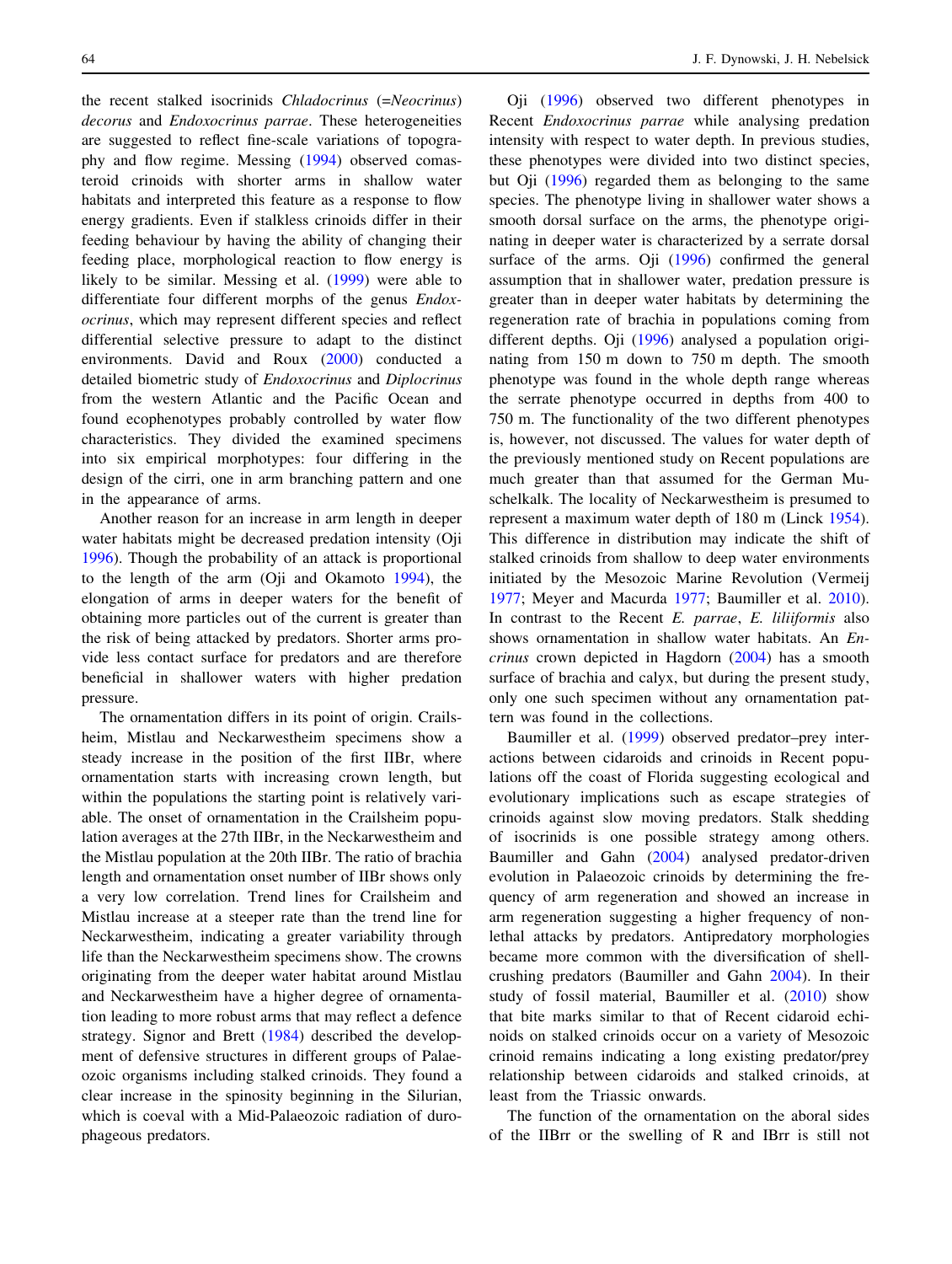known. Since predation pressure decreases in deeper water habitats (Oji [1996\)](#page-13-0), it is unlikely to be interpreted as a strengthening of arm structure for protection against increased predation. The ornamentation could, however, reflect an adaption to an unknown or unrecognized specialized predator only present in deeper water. From the Upper Muschelkalk deposits of Crailsheim, cidaroids like Serpianotiaris coaeva and other echinoids are known. In Neckarwestheim, the remains of E. liliiformis lost their arm tips before burial. Besides the explanation of autotomy as a reaction to stress, the missing arm tips could also indicate predation just before burial. Possible predators are placodonts or durophagous fish (Linck [1954\)](#page-13-0). Specific examples from the Muschelkalk are the placodont Placodus gigas, the ichthyosaur Tholodus schmidi or the bony fish Colobodus maximus (Schoch and Wild [1999](#page-13-0)). Ornamentation is visible in all populations, so that a protection against predators in both habitats is expected. As mentioned above, E. liliiformis crowns without any ornamentation is not commonly observed.

The flexibility of the arms of E. liliiformis depends on the number of uniserial IIBrr, which does not differ significantly in the populations. The change from uni- to biseriality has the greatest frequency at fifth to sixth IIBr, but this feature is highly variable even in one specimen. The ornamentation pattern shows no connection to a possible increased flexibility in shallower or deeper water specimens. Another possible explanation for the development of ornamentation on calyx plates and brachials could be an adaption to lower flow energy in deep water environments. The structures on the arms thus lead to a more effective channelling of water flow through the filtering pinnules. This could be accomplished by avoiding or decreasing the formation of turbulences. In deeper water habitats, nutrient supply is not as concentrated as in shallow water environments. In order to obtain enough particles, an increased effectiveness of filter feeding would represent an evolutionary advantage. As shown by Macurda and Meyer ([1974\)](#page-13-0) or Roux [\(1987](#page-13-0)), the morphology and feeding posture of Recent crinoids depend on current energy as well as on turbulence formation. In slow currents without much turbulence, the filtration fan is opened to its full extent. In higher flow energies, the crinoid opens its filtration fan at lower angles in order to prevent itself from being torn from the substratum. To support the hypothesis of a relationship between morphological variations of E. liliiformis and flow energy, studies on the mode and details of filter feeding are necessary. Computer models and tests in flow channels could clarify a possible effect of the ornamentation to micro-scaled water flow patterns.

#### **Conclusions**

In the present study three populations of the middle Triassic crinoid E. liliiformis were compared with respect to their crown morphology. Different attributes were measured including crown and brachia length, dimensions of R, IBr1, IBr2 and IIBr1. Inflation of RR and IBrr and ornamentation onset and intensity of the aboral surfaces of the IIBrr were classified. The results were analysed using various statistical analyses.

Encrinus liliiformis crowns from three localities of Southwest Germany reflecting different life habitats show ecophenotypic variations concerning their crown morphology. The statistical analysis of investigated crowns shows morphological similarities for most of the measured characters; all crowns are thus all deemed to belong to a single species. The differences refer basically to the length of brachia and the ornamentation of IIBrr. The function of these variations is still not known but possible explanations concern the protection against predators or the effectiveness of filter feeding.

The disparities in crown morphology may be the result of various environmental cues such as variations in nutrient supply, flow energy or predation pressure. In deeper water environments, nutrient supply generally decreases. Longer brachia, forming a greater surface for food collection by filter feeding could represent an advantage. Increased ornamentation may be a reaction to different flow regimes, e.g. by canalizing the water for an increased filter feeding effectiveness. The ornamentation increases the stability of the crinoids' brachia and may therefore be a defence mechanism for better protection against predators.

Encrinus liliiformis was very abundant in the Central European Basin during the late middle Triassic. Future analyses on further specimens from other localities reflecting both shallow ramp and deeper basinal facies would obviously be useful for further analyses of ecophenotypic variations. Crowns from the region around Schwäbisch Hall, for example, appear to have even higher distinction of inflation of RR, IBrr and the first IIBr. In addition, material from northern Germany could be analysed in order to obtain an overview if these adaptations are a regional occurrence or if it is a typical condition for this species throughout the Muschelkalk of Europe.

Acknowledgments We sincerely thank Hans Hagdorn for his valuable contributions concerning various aspects of this project as well as commenting on an earlier version of this paper. We also thank Uwe Fabich, Wolfgang Hansch, Martin Nose and Günter Schweigert for providing access to museum collections. Wolfgang Gerber is thanked for the excellent photography and Hans Luginsland for specimen cleaning. We sincerly thank Dolf Seilacher and Umberto Nicosia for their constructive reviews.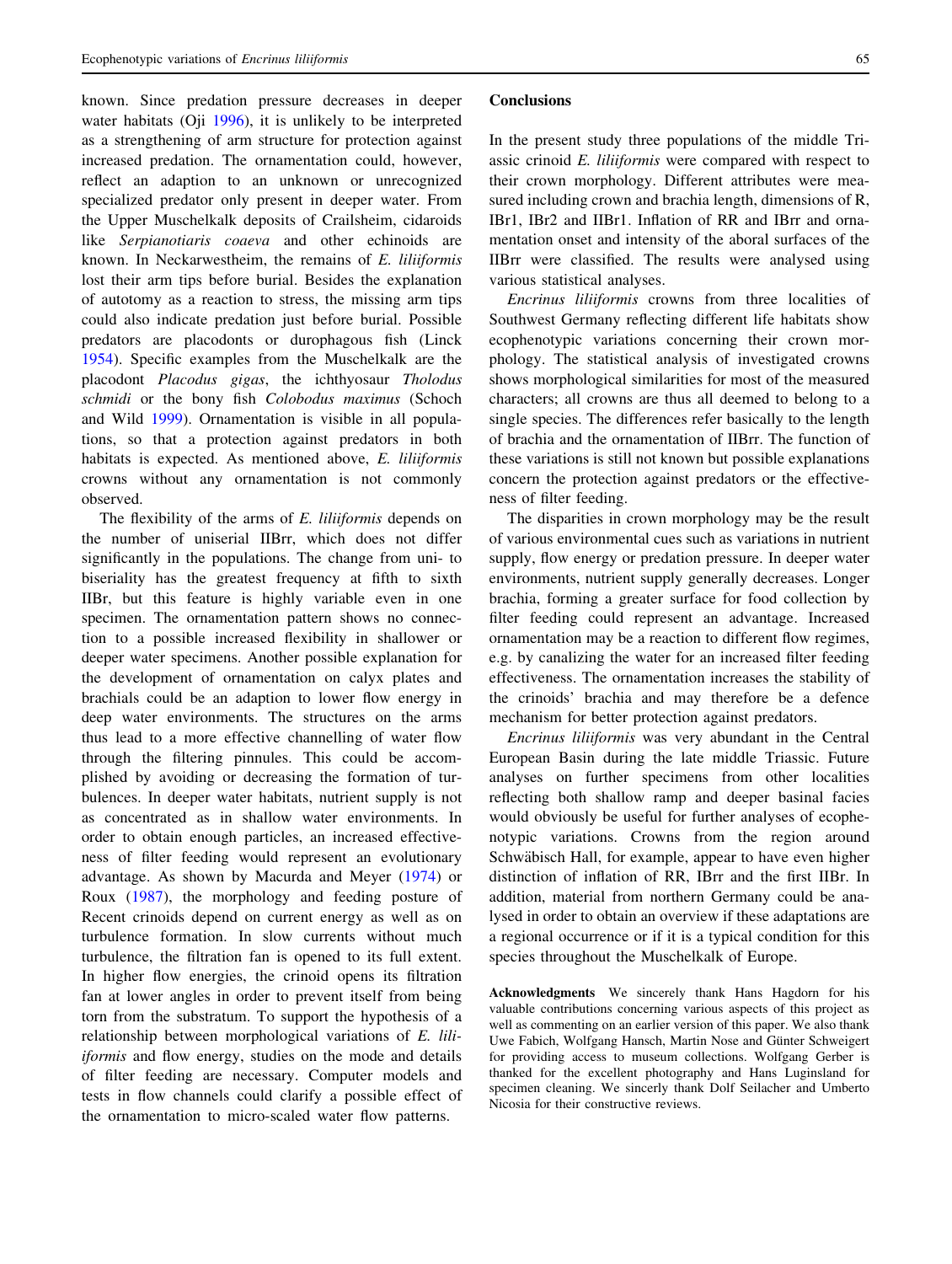#### <span id="page-13-0"></span>References

- Aigner, T. (1985). Storm depositional systems. Dynamic stratigraphy in modern and ancient shallow-marine sequences. Lecture Notes in Earth Sciences, 3, 174.
- Aigner, T., & Bachmann, G. H. (1992). Sequence-stratigraphic framework of the German Triassic. Sedimentary Geology, 80, 115–135.
- Baumiller, T. K., & Gahn, F. (2004). Testing predator-driven evolution with paleozoic crinoid arm regeneration. Science, 305, 1453–1454.
- Baumiller, T. K., Mooi, R., & Messing, C. G. (1999). Predator–prey interactions between cidaroids and crinoids and their ecological and evolutionary implications. Geological Society of America, Abstracts with Programs, 31, 172–173.
- Baumiller, T. K., Salamon, M. A., Gorzelak, P., Mooi, R., Messing, G. G., & Gahn, F. J. (2010). Post-Paleozoic crinoid radiation in response to benthic predation preceded the Mesozoic marine revolution. Proceedings of the National Academy of Sciences, 107, 5893–5896.
- Beckers, J., Wurst, W., & Hrabé de Angelis, M. (2009). Towards better mouse models: Enhanced genotypes, systemic phenotyping and envirotype modeling. Nature Review Genetics, 10, 371–380.
- Berrigan, D., & Scheiner, S. M. (2004). Modeling the evolution of phenotypic plasticity. In T. J. DeWitt & S. M. Scheiner (Eds.), Phenotypic plasticity, functional and conceptual approaches (pp. 82–97). New York: Oxford University Press.
- Beyrich, H. E. (1858). Über die Crinoiden des Muschelkalkes. Abhandlungen der königlichen preußischen Akademie der Wissenschaften zu Berlin, 1858, 1–49.
- Bielert, U., & Bielert, F. (2000). Gemeinsames Auftreten von zwei Arten der Gattung Encrinus im Unteren Muschelkalk am Nordrand des Thüringer Beckens. Beiträge zur Geologie von Thüringen, 7, 137-145.
- Chauffe, K. M., & Nichols, P. A. (1995). Differentiating evolution from environmentally induced modifications in Mid-Carboniferous conodonts. Palaeontology, 38, 875–895.
- David, J., & Roux, M. (2000). Convergence phénotypique chez les pentacrines Endoxocrinus et Diplocrinus liée aux contraintes environnementales. Comptes Rendus de l'Academie des Sciences Serie III—Sciences de la Vie, 323, 281–286.
- DeWitt, T. J., & Scheiner, S. M. (2004). Phenotypic plasticity, functional and conceptual approaches. In T. J. DeWitt & S. M. Scheiner (Eds.), (pp. 274). New York: Oxford University Press.
- Feist-Burkhardt, S., Götz, A. E., Szulc, J., Borkhataria, R., Geluk, M., Haas, J., Hornung, J., Jordan, P., Kempf, O., Michalík, J., Nawrocki, J., Reinhardt, L., Ricken, W., Röhling, H.-G., Rüffer, T., Török, Á., & Zühlke, R. (2008). Triassic. In T. McCann (Ed.), The Geology of Central Europe Volume 2: Mesozoic and Cenozoic (pp. 749–822). London: The Geological Society.
- Gahn, F. J., & Kammer, T. W. (2002). The cladid crinoid Barycrinus from the Burlington Limestone (Early Osagean) and the phylogenetics of Mississippian Botryocrinids. Journal of Paleontology, 76, 123–133.
- Hagdorn, H. (1978). Muschel/Krinoiden-Bioherme im Oberen Muschelkalk (mo1, Anis) von Crailsheim und Schwäbisch Hall (SW-Deutschland). Neues Jahrbuch für Geologie und Paläontologie. Abhandlungen, 156, 31–86.
- Hagdorn, H. (1986). Neue Funde von Encrinus greppini DeLoriol 1877 aus dem Oberen Muschelkalk von Südbaden und der Nordschweiz. Paläontologische Zeitschrift, 60, 285–297.
- Hagdorn, H. (1991). The Muschelkalk in Germany—An introduction. In H. Hagdorn (Ed.), Muschelkalk—a field guide (pp. 7–21). Korb: Goldschneck-Verlag.
- Hagdorn, H. (1999). Triassic Muschelkalk of Central Europe. In H. Hess, et al. (Eds.), Fossil crinoids (pp. 164–176). Cambridge: Cambridge University Press.
- Hagdorn, H. (2004). Muschelkalkmuseum Ingelfingen (pp. 88). Hagdorn, H. (Ed.), Heilbronn: Edition Lattner.
- Hagdorn, H., & Nitsch, E. (2009). 6th International Triassic Field Workshop—field guide.
- Hagdorn, H., & Ockert, W. (1993). Encrinus liliiformis im Trochitenkalk Süddeutschlands. In H. Hagdorn & A. Seilacher (Eds.), Muschelkalk. Schöntaler Symposium 1991 (pp. 245–260). Korb: Goldschneck Verlag.
- Hagdorn, H., & Simon, T. (2005). Der Muschelkalk in der Stratigraphischen Tabelle von Deutschland 2002. Newsletters on Stratigraphy, 41, 143–158.
- Harper, E. M. (2006). Dissecting post-Palaeozoic arms races. Palaeogeography, Palaeoclimatology, Palaeoecology, 232, 322–343.
- Johnson, A. L. A. (1981). Detection of ecophenotypic variation in fossils and its application to a Jurassic scallop. Lethaia, 14, 277–285.
- Linck, O. (1954). Die Muschelkalk-Seelilie Encrinus liliiformis— Ergebnisse einer Grabung. Naturwissenschaftliche Monatsschrift, Aus der Heimat, 62, 225–235.
- Linck, O. (1965). Stratigraphische, stratinomische und ökologische Betrachtungen zu Encrinus liliiformis Lamarck. Jahreshefte des geologischen Landesamtes in Baden-Württemberg, 7, 123-148.
- Macurda, D. B., & Meyer, D. L. (1974). Feeding posture of modern stalked crinoids. Nature, 247, 394–396.
- Messing, C. G. (1994). Comatulid crinoids (Echinodermata) of Madang, Papua New Guinea, and environs: Diversity and ecology. In B. David, et al. (Eds.), Echinoderms through time (pp. 237–243). Rotterdam: Balkema.
- Messing, C. G., Baumiller, T. K., & David, J. (1999). Morphological differentiation in the living isocrinid Endoxocrinus (Echinodermata: Crinoidea): A response to differences in habitat? Geological Society of America, Abstracts with Programs, 31, 171.
- Messing, C. G., & Llewellyn, G. (1991). Variations in posture, morphology and distribution relative to current flow and topography in an assemblage of living stalked crinoids. Geological Society of America, Abstracts with Programs, 23, 343–344.
- Meyer, D. L., & Macurda, D. B. (1977). Adaptive radiation of the comatulid crinoids. Paleobiology, 3, 74–82.
- Oji, T. (1996). Is predation intensity reduced with increasing depth? Evidence from the west Atlantic stalked crinoid Endoxocrinus parrae (Gervais) and implications for the Mesozoic marine evolution. Paleobiology, 22, 339–351.
- Oji, T., & Okamoto, T. (1994). Arm autotomy and arm branching pattern as anti-predatory adaptations in stalked and stalkless crinoids. Paleobiology, 20, 27–39.
- Quenstedt, F. A. (1876). Petrefactenkunde Deutschlands—Die Asteriden und Encriniden nebst Cysti- und Blastoideen, Abtheilung 1, Band. 4. Leipzig, 1874–1876, pp. 742.
- Roux, M. (1987). Evolutionary ecology and biogeography of recent stalked crinoids as a model for the fossil record. In M. Jangoux & J. M. Lawrence (Eds.), Echinoderm studies 2 (pp. 1–53). Rotterdam: Balkema.
- Schoch, R., & Wild, R. (1999). Die Wirbeltiere des Muschelkalks unter besonderer Berücksichtigung Süddeutschlands. In N. Hauschke & V. Wilde (Eds.), Trias, Eine ganz andere Welt: Mitteleuropa im frühen Erdmittelalter (pp. 331–342). München: Verlag Dr. Friedrich Pfeil.